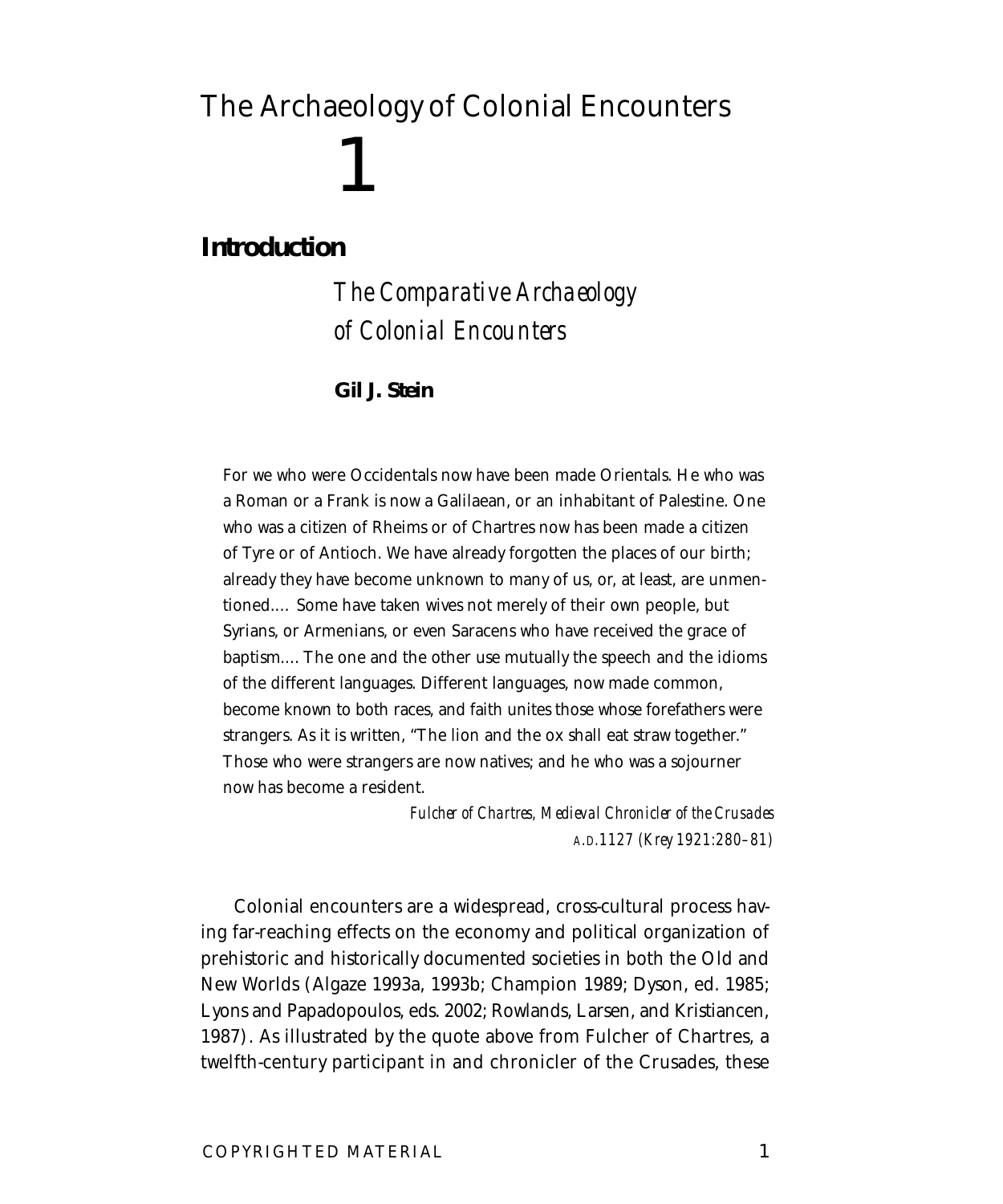colonial encounters also had profound transformative effects on the cultural identities of all groups involved. Archaeologically documented colonies were established by state societies such as Teotihuacan (Santley, Yarborough, and Hall 1987) and Oaxaca (Rattray 1990b, 1993; Spence 1992); by polities of Andean South America such as Wari (Schreiber 1992), Tiwanaku (Goldstein 1993), and the Inka Empire (D'Altroy 1992; Pease 1982); by Uruk Mesopotamia (Algaze 1993b; Rothman, ed. 2001; Stein 1999b), Egypt (W. Adams 1984; S. T. Smith 1998), Assyria (Larsen 1976), Greece (Boardman 1980; Dietler 1998; Tsetskhladze and De Angelis 1994); Phoenicia, and Carthage (Aubet 1993; van Dommelen 1998); by the empire of Alexander the Great and his Hellenistic successors (Descoeudres 1990); and by Rome (Alcock 1989, 1993; Haselgrove 1987; Millett 1990; Wells 1998). However, to date there has been no real effort to synthesize this large body of accumulating evidence into a general theoretical understanding of colonial encounters in cross-cultural perspective. Gosden (2004) proposes a comparatively oriented model for the archaeology of colonialism. Gosden's approach explicitly focuses on the materialization of symbolic power between regions, and not on colonies per se (2004:3). As such, it complements the approach taken in our own volume, which examines the dynamics of symbolic, political, and economic interaction in relation to identity in colonial encounters. This is particularly important because the common model of colonies is grounded in the experience of European colonialism in the sixteenth to nineteenth centuries A.D. By focusing on non-Western and precapitalist networks from both the Old and New Worlds, we can broaden our perspective to develop a more realistic, synthetic understanding of colonial encounters.

Despite the intellectual centrality of colonial encounters in the anthropology of complex societies, there is still no consensus among anthropologists about (1) what colonies are, (2) how and why colonies vary one from another, (3) how colonies function as social, economic, and political entities, (4) what colonial relations are like with indigenous host communities, and (5) how ethnic identities are transformed in colonial situations. Most significantly, researchers disagree on the fundamental foci of analysis—are we studying *colonies*, *colonization*, or *colonialism*? Overall, our understanding of these important phenomena suffers because we have no theoretical framework within which to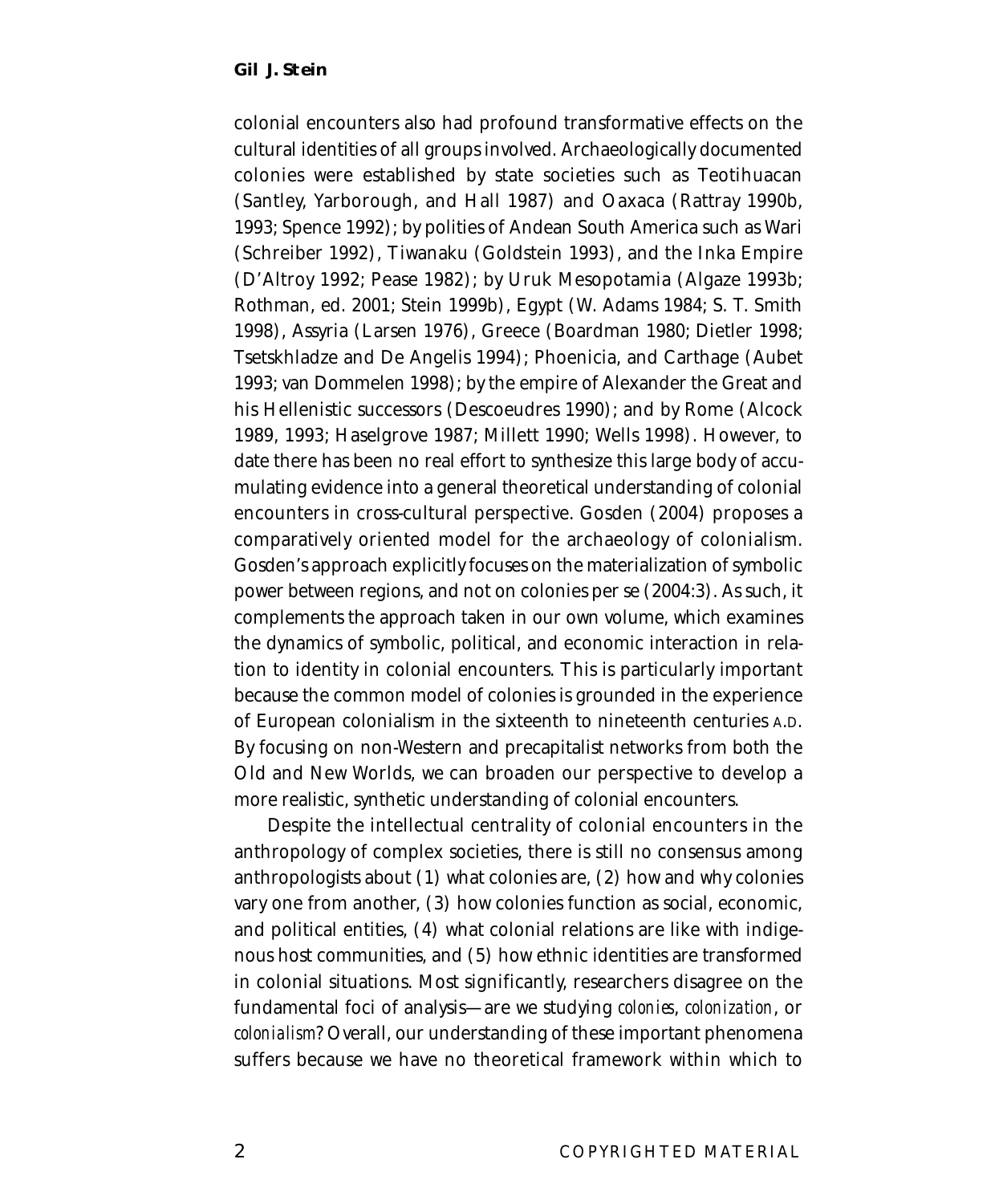understand colonial encounters as a cross-cultural phenomenon. I am using the term "colonial encounters" in the title of the book and in the discussion below as a way to avoid the semantic baggage of other constructs, while at the same time emphasizing the dynamic nature of these processes of cultural interaction.

This chapter attempts to identify some of the main research issues involved in developing a comparative archaeology of colonial encounters. My goal is to highlight key debates and emerging themes in the ways we conceptualize this form of interaction. The theoretical framework employed here explicitly recognizes the cultural uniqueness of specific historical conjunctures while at the same time maintaining a comparative perspective aimed at identifying both variation and crossculturally recurring processes in colonial encounters. This book presents revised versions of papers discussed at a conference on the archaeology of colonization in cross-cultural perspective, held at the School of American Research in Santa Fe (NM), March 19–23, 2000, as part of the SAR advanced seminar program. The contributors to this volume examine prehistoric, precapitalist, and early historic colonies of the Old and New Worlds in an attempt to develop a more synthetic understanding of colonial encounters as a form of interregional interaction characteristic of ancient state societies and/or their constituent social groups.

## **COMPARATIVE ARCHAEOLOGICAL RESEARCH ON COLONIES**

Colonies, colonial encounters, and colonialism have emerged as an important focus for converging lines of research by social anthropologists, ethnohistorians, and anthropological archaeologists. This is entirely appropriate, since colonialism has played such a crucial role in shaping the complex societies and enduring structures of political economies in both the ancient and modern worlds. At the same time, as postcolonial theory has emphasized, the practices of colonialism have had a pervasive and transformative impact on the cultures of all groups involved in colonial encounters. Colonialism has furthermore played an important and often implicit structuring role in Western intellectual traditions, not least in anthropology and archaeology.

As Dietler points out (this volume), archaeology can contribute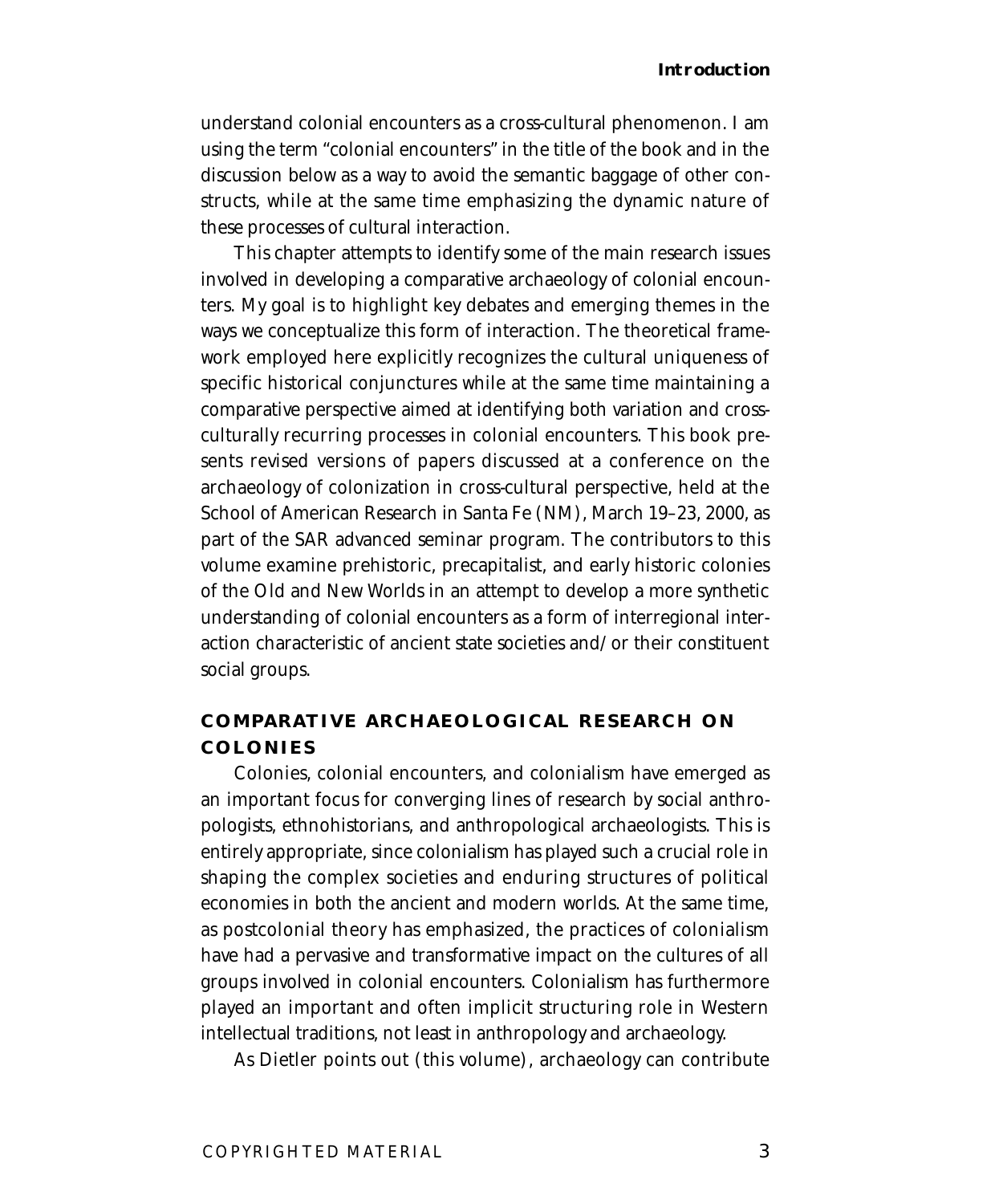significantly to our understanding of colonies, colonial encounters, and colonialism for several reasons. First, it generates material data that are fundamentally different from, and independent of, the textual record on which most colonial and postcolonial theory is based. Archaeological data illuminate the unconscious processes and *habitus* of daily life, thereby complementing the ideologically charged information provided by historical sources. Archaeological data also allow us to examine those ancient, non-Western, and precapitalist colonial encounters that fall outside the scope of the written word, whether for geographical, chronological, or contextual reasons. Thus archaeology can provide a wide range of case studies that can contribute to more general theory because they differ markedly from the standard, betterknown episodes of colonial expansion by Greece, Rome, and the European states in the Age of Discovery.

Archaeologists have studied colonies for more than a century (all Roman archaeology in Britain and early historical archaeology in the United States could be regarded as the archaeology of colonies). However, the explicitly *comparative*, theoretically informed study of historical, ancient, and non-Western colonies and colonial encounters is a relatively recent development (see, for example, Dyson, ed. 1985; Descoeudres 1990; D. H. Thomas 1991; Cusick, ed. 1998; Gosden 2004; Lyons and Papadopoulos, eds. 2002). This book complements and builds on the comparative work to date in two significant ways. First, the focus of analysis is shifted here from analyses of colonialism to analyses of colonial encounters as a concept that does not have implications about specific power relations among the interacting groups. Second, the current volume is the first to bring case studies from the prehispanic New World into explicitly comparative analyses of colonial encounters. The latter is particularly important as a corrective for our discipline's tendency to build theoretical models of colonial encounters based on either Greco-Roman or European colonialism.

A related set of theoretical, methodological, and empirical developments suggests that now is an ideal time to attempt a new synthetic appraisal of ancient colonial encounters. At the theoretical level, archaeologists have been able to identify a broadly recurring pattern of colonization as a strategy of expansion in ancient state societies (Algaze 1993a). Sociocultural anthropologists have come to recognize the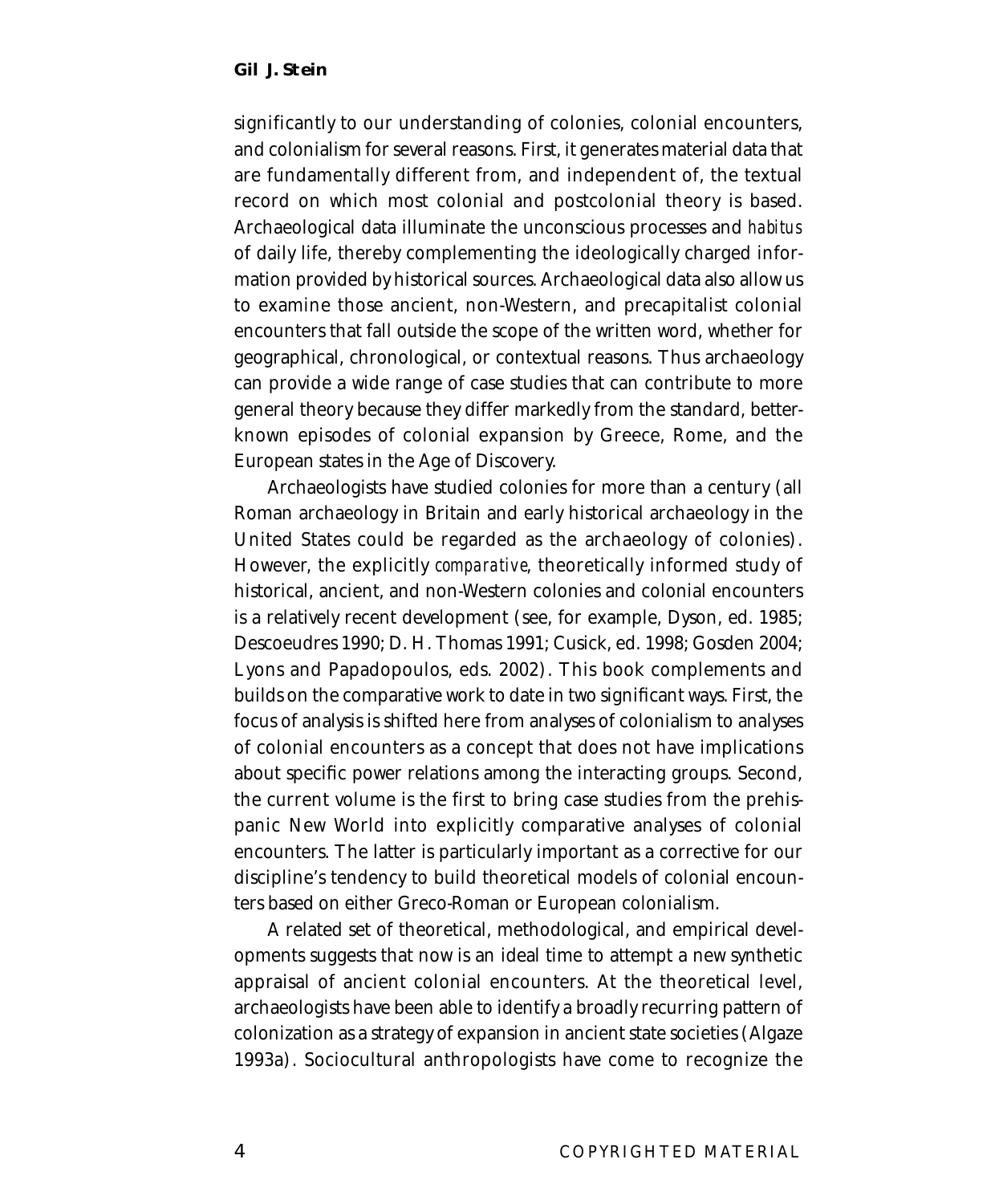importance of indigenous agency in colonial systems—that is, the idea that local groups play a key role in structuring interaction. At the same time, anthropological archaeologists have begun to question the universal applicability of the European-based world-system model to non-Western and precapitalist colonial networks (for example, Dietler 1998; Stein 1998). In other words, the dominant role of the colonizer has been effectively challenged (see, for example, Blaut 1993). Concurrently, anthropologists have developed methodological frameworks to examine the roles of indigenous groups in colonial interaction and the ways their identities are transformed (for example, Deagan 1998; Hannerz 1987; van Dommelen 1997a). Finally, we now have an extremely rich database of high-quality empirical research on both colonies and colonial-local interaction in a variety of Old and New World complex societies.

## **COLONIAL ENCOUNTERS AND EVOLVING PARADIGMS OF INTERREGIONAL INTERACTION**

Colonial encounters form part of the broader phenomenon of culture contact or interregional interaction. A number of related theoretical developments in both historical and prehistoric archaeology have led to an emerging consensus that we can reasonably call a new paradigm for interregional interaction (Stein 2002b). Archaeologists have come to recognize that a focus on agency (for example, Dobres and Robb 2000), practice (for example, Lightfoot, Martinez, and Schiff 1998), and social identity (for example, van Dommelen 1998; Wells 1998) can greatly clarify our understanding of how complex societies function and evolve. More specifically, researchers have been revising their models to incorporate the idea that the recursive relationship between social structure and the strategic actions of individuals or small groups plays a major role in reproducing and changing the social organization of complex societies.

The second major development leading to a fundamental rethinking of interregional interaction has been the increasing dialogue among prehistoric archaeologists, archaeologists working with textually documented ancient societies such as Mesopotamia, Egypt, Greece, and Rome, and historical archaeologists dealing with the European expansion in the Age of Discovery (see, for example, Lightfoot 1995).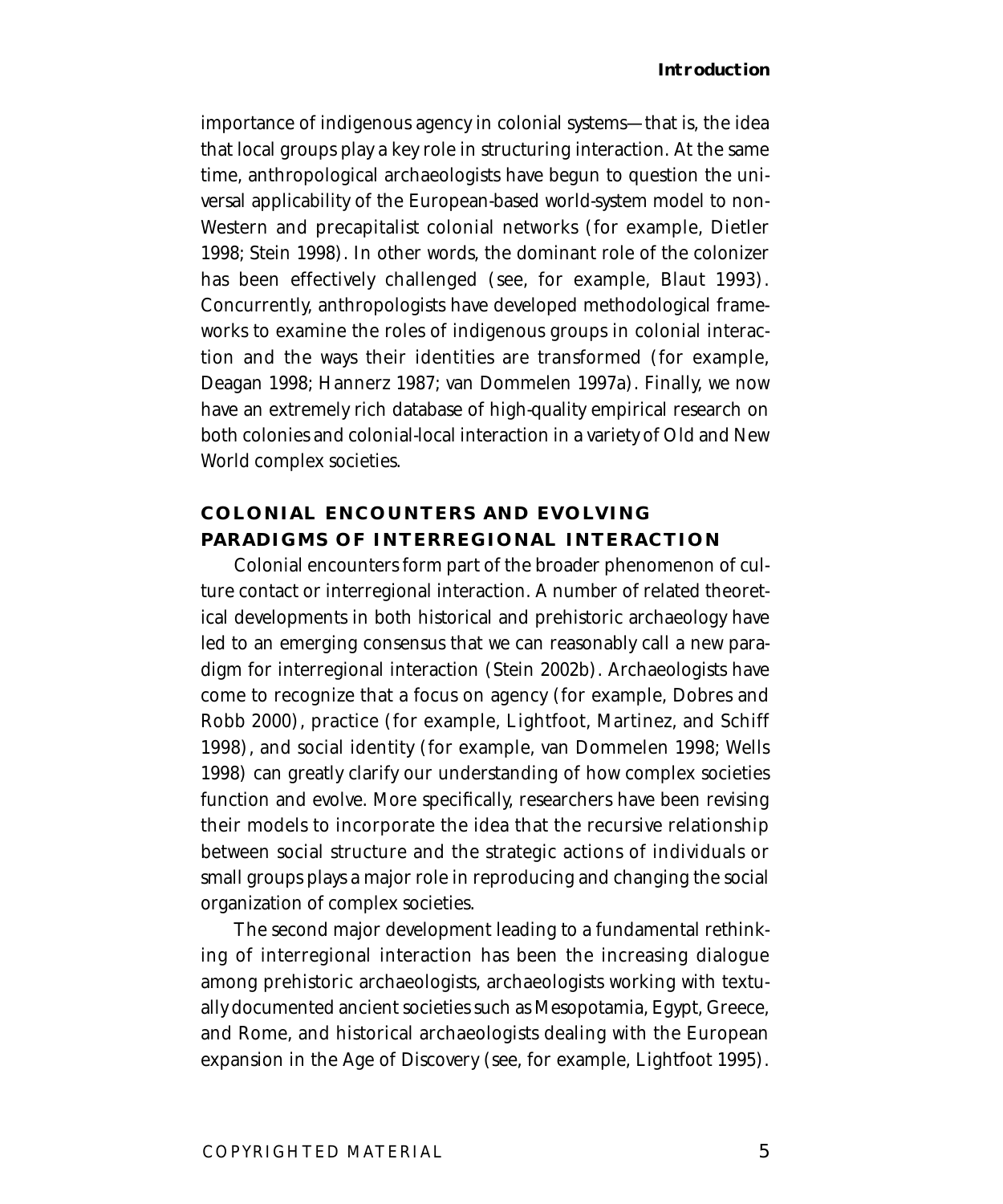Recognizing that the world systems and acculturation models apply to only a small subset of culture contact situations, researchers are now making a conscious effort to define interregional interaction in ways that incorporate a broad range of variation including long-distance trade, colonial situations, and military expansion. By doing this, we can now start to move beyond simple typologies of interaction, and instead we can start to focus on the variables and processes that explain why the organization and effects of culture contact can be expected to vary under different structural conditions and historical contingencies (Schortman and Urban 1998; Stein 1998).

This emerging perspective on interregional interaction consists of seven interrelated elements (Stein 2002b). First and fundamentally, the current research combines processual and post-processual approaches. From pos-tprocessual theory, we see a concern with agency, practice, ideology, the active role of material culture in negotiating cultural identity, and the importance of historical contingency. Key processual elements include a recognition of the importance of political economy, a comparative analytical framework, and a concern with explicit, replicable methodologies that use data to evaluate broader theoretical propositions.

Second, the new framework rejects unilinear models such as acculturation and world systems as being limited to only a narrow range of the possible forms of interaction. Third, this framework is, in Kent G. Lightfoot's words, "multiscalar"(Lightfoot 1995; Lightfoot, Martinez, and Schiff 1998:199). In contrast with the world-systems model's structural overdetermination at the interregional level, current approaches see the organization of culture contact as the composite outcome of processes at both the intra- and inter-polity levels.

The fourth key element of this new paradigm is its explicit recognition of patterned variability in the power relations of the polities linked by an interaction network. Under some conditions, more developed "cores" can control less developed "peripheries" on the lines of worldsystems/acculturation models. In many other cases, interaction can take place on a more equal footing. Some of the major factors that can affect the interregional balance of power are (1) distance and transportation economics; (2) technology (especially military and transportation technologies); (3) population size and composition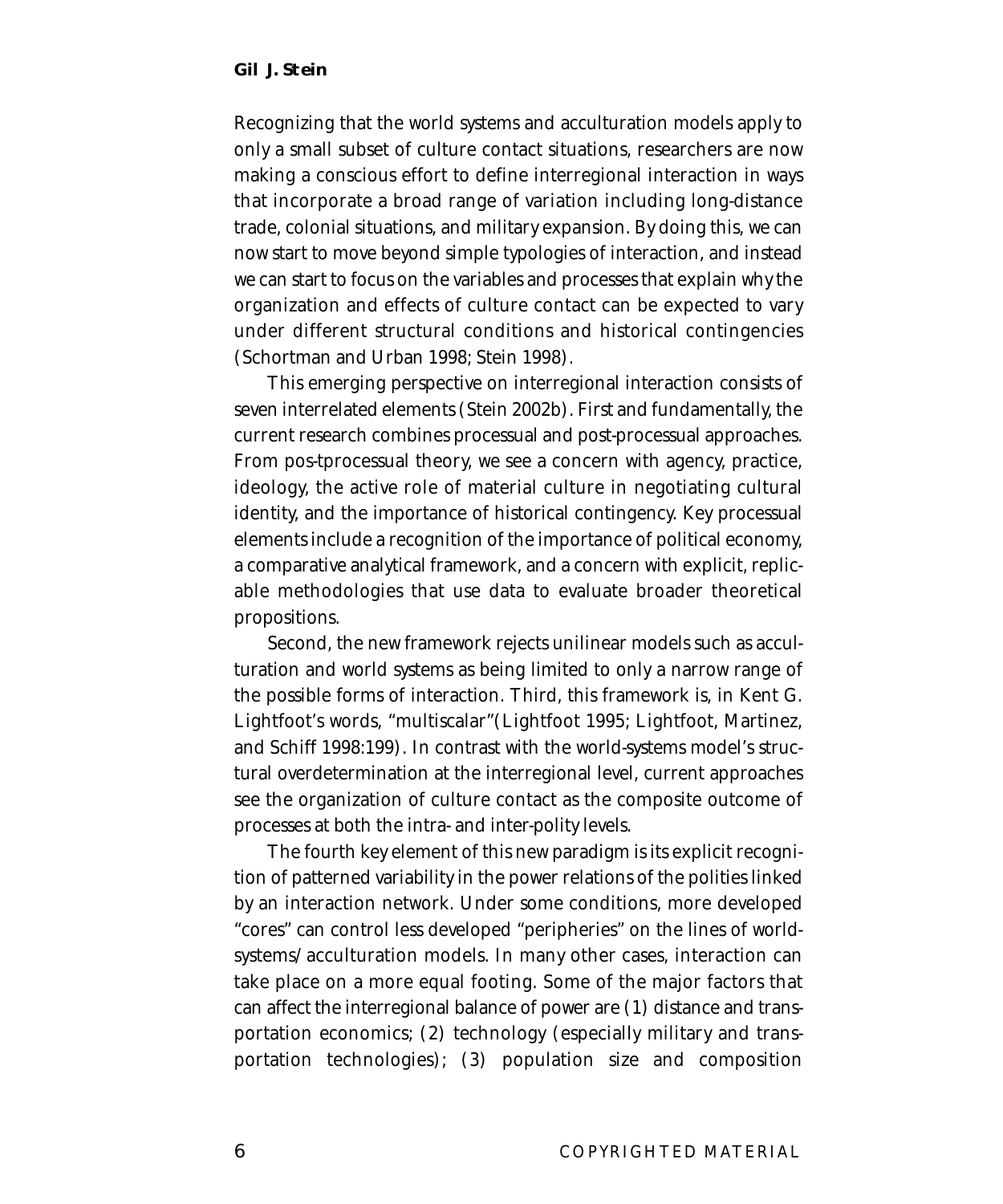(especially in the primary zone of culture contact); (4) disease; (5) military organization; and (6) the degree of social complexity in each polity.

The fifth aspect of this framework is the explicit recognition that the interacting complex societies must be seen as heterogeneous entities, composed of different groups whose interests, goals, and social strategies are often in conflict. Group identities are defined by categories such as ethnicity, class, and gender (Lightfoot, Martinez, and Schiff 1998). These groups overlap, so that membership in each is differentially expressed depending on social context. Interregional interaction also creates entirely new categories of identity through ethnogenesis (Deagan 1998).

The heterogeneity of the interacting polities brings out a sixth main aspect of the new interaction paradigm: the importance of internal dynamics. In other words, the diverse economic, political, social, and ideological processes inside each polity are as important as external processes (such as long-distance trade or colonization) in shaping the overall organization of the network.

Finally, the seventh aspect of this new framework is an idea that permeates the other six. This is the principle that human agency is as important as macroscale political economy in the organization of interregional interaction networks. Agency plays a crucial structuring role in all parts of these systems—not just in the highly developed core areas. This contrasts markedly with the world-systems and acculturation models' treatment of less developed peripheral polities as passive recipients of unidirectional influences from the core.

The combination of theoretical developments and an improved knowledge base of more representative archaeological case studies makes this an ideal opportunity to reexamine colonial encounters within this emerging new perspective on interregional interaction. Our goal in this book is to elucidate recurring mechanisms and processes in colonial encounters, rather that engage in a futile attempt to develop a single global model.

#### **WHAT ARE COLONIES?**

Definitions and definitional debates are irritating, pedantic, and unfortunately necessary. As C. Wright Mills noted, "The purpose of definition is to focus argument upon fact, and…the proper result of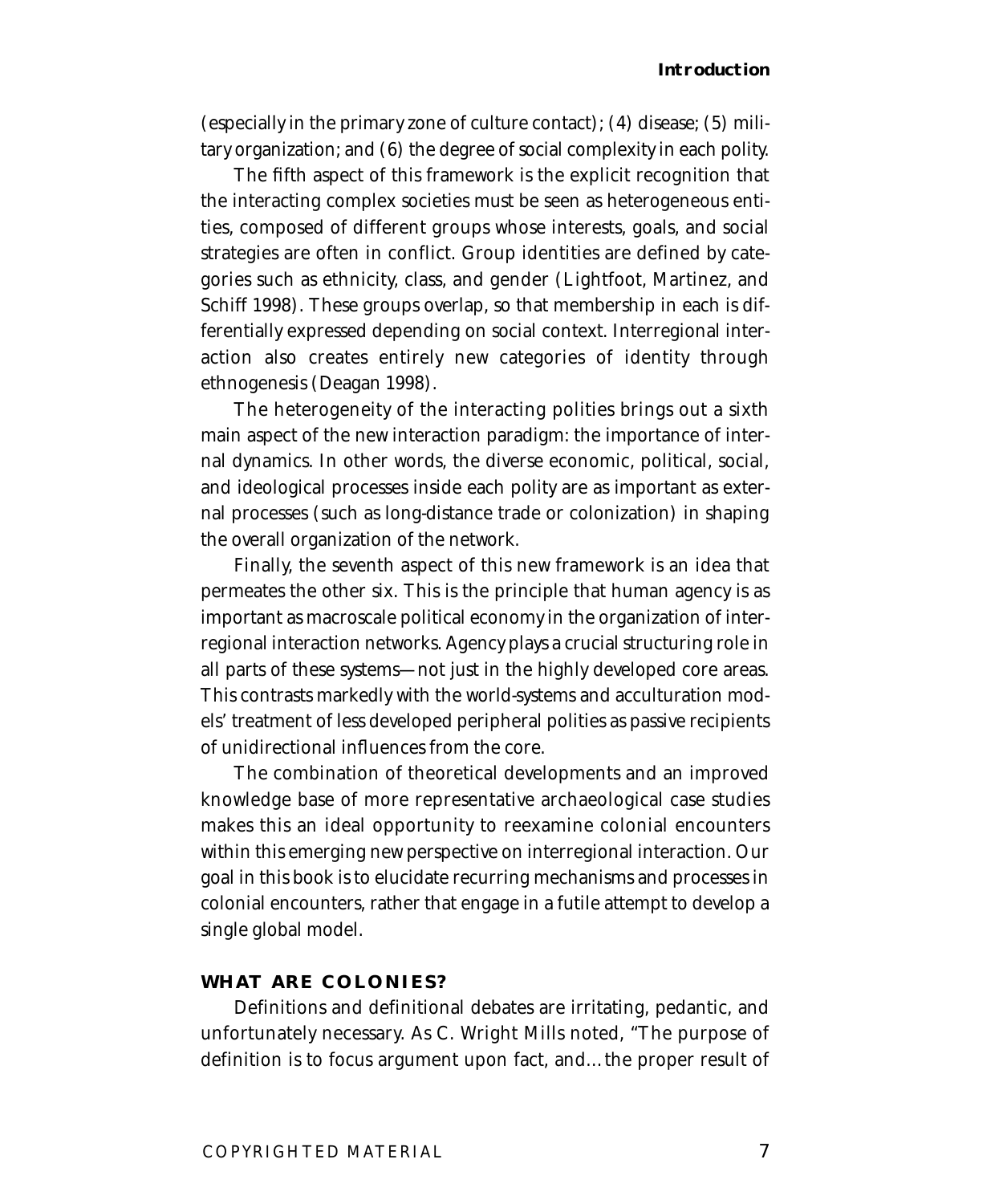good definition is to transform argument over terms into disagreements about fact, and thus open arguments to further inquiry" (Mills 1959:34).

The basic question "What is a colony?" is surprisingly contentious. In historians' usage, the traditional view of colonies is almost completely structured by the European experience. In one of the few attempts to develop a typology of colonies, Finley argues that we should continue to follow the eighteenth- and nineteenth-century usage and restrict the term "colony" to only those implanted settlements characterized by (1) large-scale emigration from the homeland, (2) the appropriation of local lands through the subjugation of local peoples, (3) colonial control of the local labor force, and (4) formal political and economic control of the implanted settlement by the homeland or metropolis (Finley 1976:184). Central to Finley's model is the idea, drawn from European colonialism, that the implanted settlements dominate indigenous peoples, who are seen as "technically backward, small scale in their political organization, incapable of concerted action, as compared with their European conquerors. Above all they were . . . hopelessly outclassed in their ability to apply force" (Finley 1976:184). Inequality and domination are thus inherent in every level of the model, in a chain of domination where homelands control colonies and the latter in turn control the indigenous host communities around them. As a result, Finley's overrestrictive definition excludes Greek, Phoenician, Hellenistic, Crusader, Venetian, and other important historical and ethnographic cases from his definition of colonies because they do not reflect foreign domination over local communities (Finley 1976:177).

However, any definition that excludes this many archaeological and historical cases impedes rather than helps us in our goal of understanding the comparative dynamics of ancient colonial encounters. We need a more neutral definition of colonies that subsumes, but is not limited to, European colonialism. For purposes of cross-cultural comparison, I suggest that a colony can be provisionally defined as

an implanted settlement established by one society in either uninhabited territory or the territory of another society. The implanted settlement is established for long-term residence by all or part of the homeland or metropole's population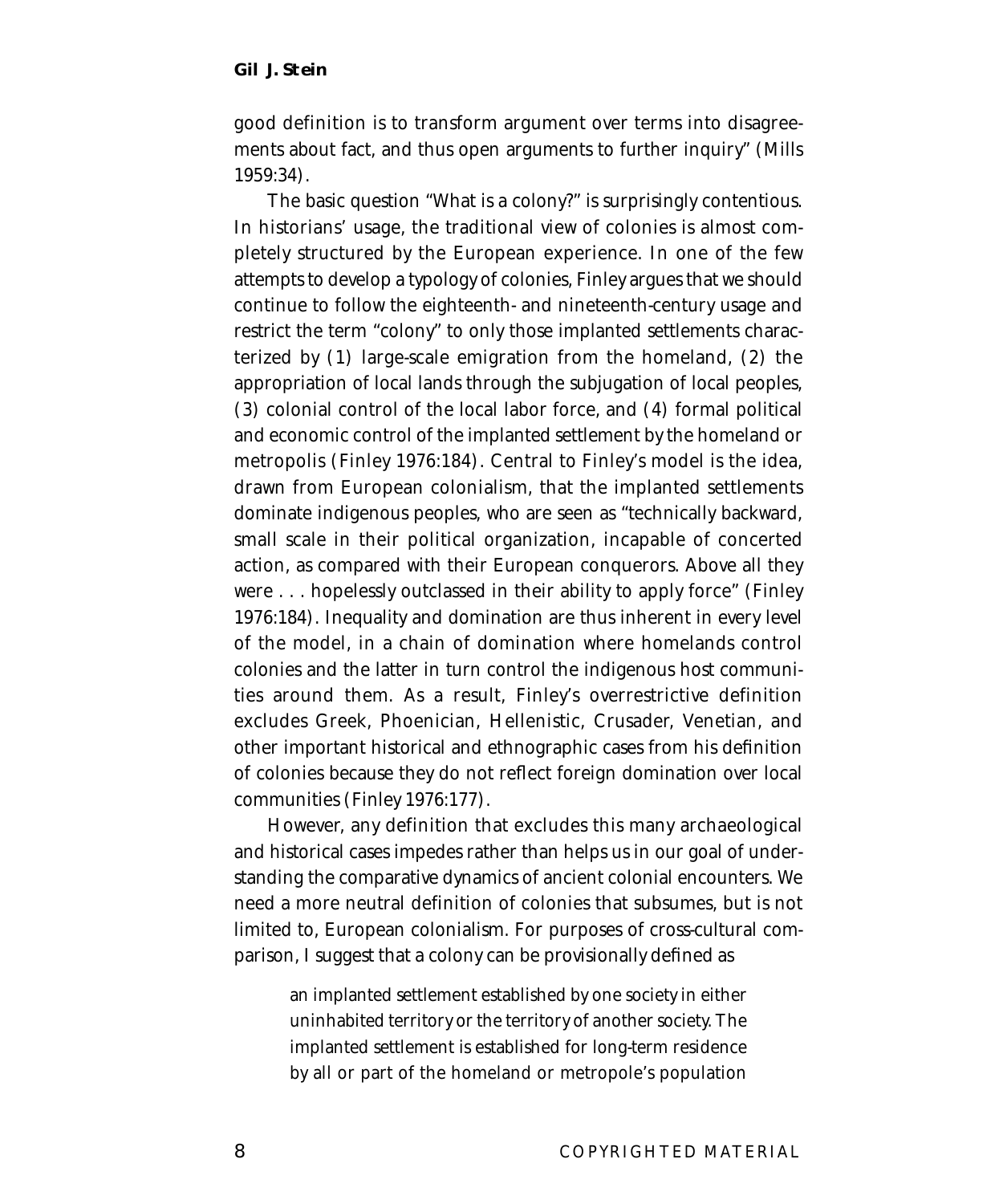and is both spatially and socially distinguishable from the communities of the indigenous polity or peoples among whom it is established. The settlement at least starts off with a distinct formal corporate identity as a community with cultural/ritual, economic, military, or political ties to its homeland, but the homeland need not politically dominate the implanted settlement (Stein 2002a:30).

The corporate nature of the foreign community and its formalized ties with its homeland are important elements that provide a significant distinction between colonies and episodes of migration by individuals or families. This definition treats the nature of power relations between the colony and the host community, and between the colony and its homeland, as open issues to be determined empirically, rather than assuming a priori that these are structured along the lines of European colonialism.

This reformulated definition has several advantages. First, it encompasses the sixteenth- to twentieth-century European expansion while also allowing us to compare a wide variety of ancient, non-Western and/or precapitalist networks of colonies within a single general framework. Second, the recognition of variation in power relationships forces us to investigate the dynamics of historically specific interactional situations, while also focusing our attention on investigating the broader-scale structural determinants of these relationships. The definition of colonies proposed here accords substantially with that suggested by Dietler (this volume).

As the case studies in this volume show, colonies can be established for a variety of often-overlapping purposes. Exchange and/or resource extraction, usually in conjunction with other functions, is probably the single most common reason for the establishment of colonies. Other important colonial functions, usually combined with exchange and resource extraction, are (1) colonies as military or administrative outposts connected with direct conquest, such as Roman provincial colonies (Alcock this volume; Schreiber this volume); (2) colonies as refuges, such as the Puritan Massachusetts Bay colony; (3) "settler colonies" as so-called safety valves to resettle excess population in order to defuse social conflict or land shortages in the homeland, such as the Greek colonies or Australia; (4) colonies as outposts for the spread of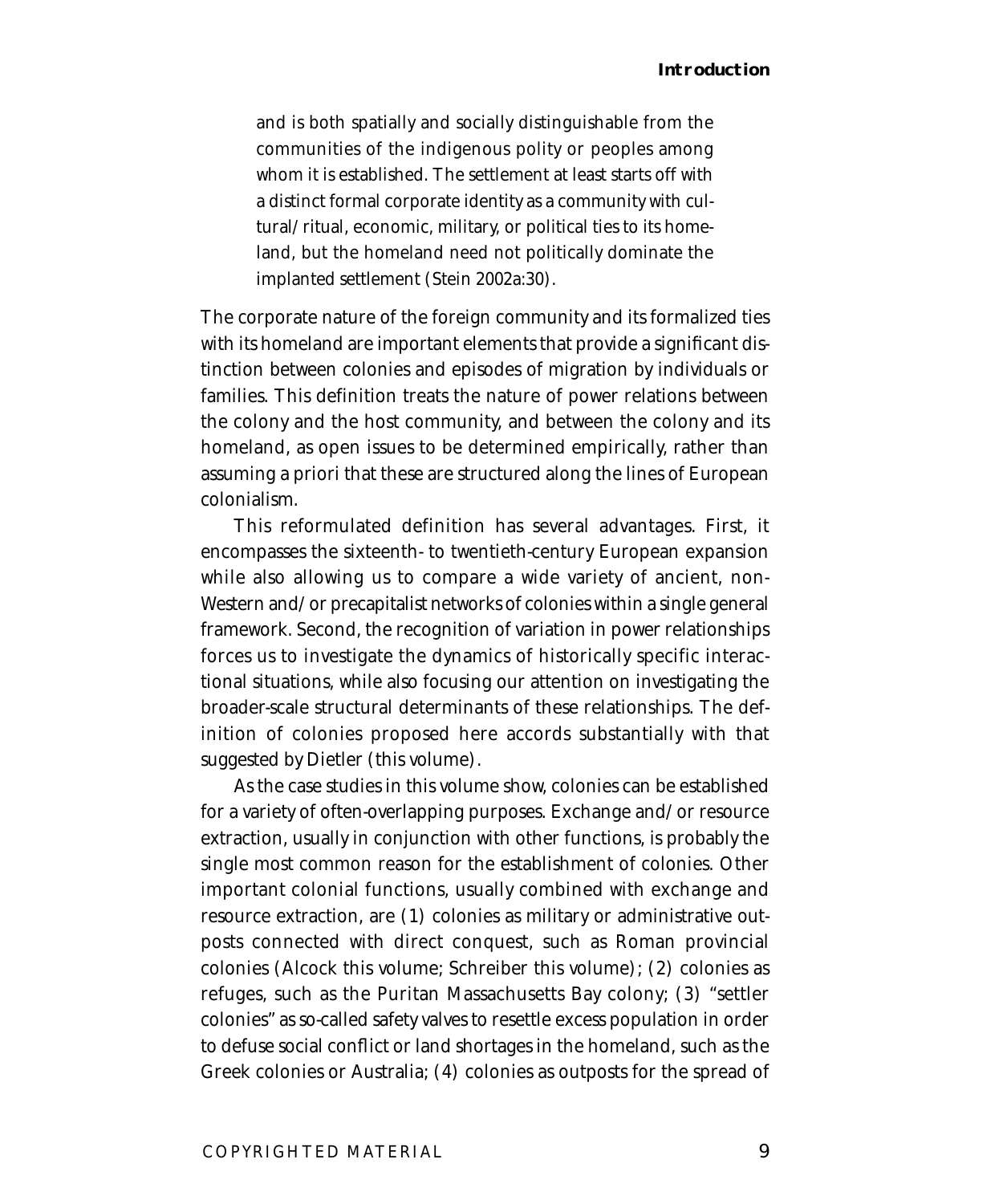a specific ideology, such as the Spanish missions in California (Lightfoot this volume); (5) colonies as capital investments in agriculture, such as the early English colonies in Virginia; and (6) colonies as points of resettlement for the conquered populations of empires, such as the Inka *mitmaqkuna* settlements (D'Altroy this volume).

The ancient Greeks distinguished between at two different kinds of colonies—*apoikea* (a settlement colony that reproduced the key features of its founding *polis* or city-state) and *emporion* (trading outpost). We have also noted above Finley's (1976) attempt to develop a typology of colonies. Although it is important to recognize that colonies can be founded for different reasons and operate in a variety of contexts, we should be careful not to reify these distinctions. The contributors to this volume were unanimous in arguing that typologies of colonies only obscure the tremendous range of variation in the reasons for the establishment of these settlements, and in the ways that they actually functioned.

The establishment of colonies appears to be a process uniquely characteristic of complex societies—almost exclusively states and empires. We can speculate that some possible reasons for this might include the following:

- 1. States function at a larger scale and have a higher demand for goods, both commodities and prestige goods. High levels of long-term demand may well be a key factor leading to colonial enterprises as a way to supplement or reorganize exchange in order to obtain these goods.
- 2. States have the degree of economic specialization and what we might call the "organizational technology" to carry out the large-scale movements of people and materials involved in the process of colonization.
- 3. Only states would have the large standing armies necessary to establish and maintain long-term garrisons (in those cases where the establishment of colonies has a military component).
- 4. It is necessary to have the corporate structure of a colony when dealing with host communities that are in themselves complex societies.

In an important 1993 article in *American Anthropologist*, Guillermo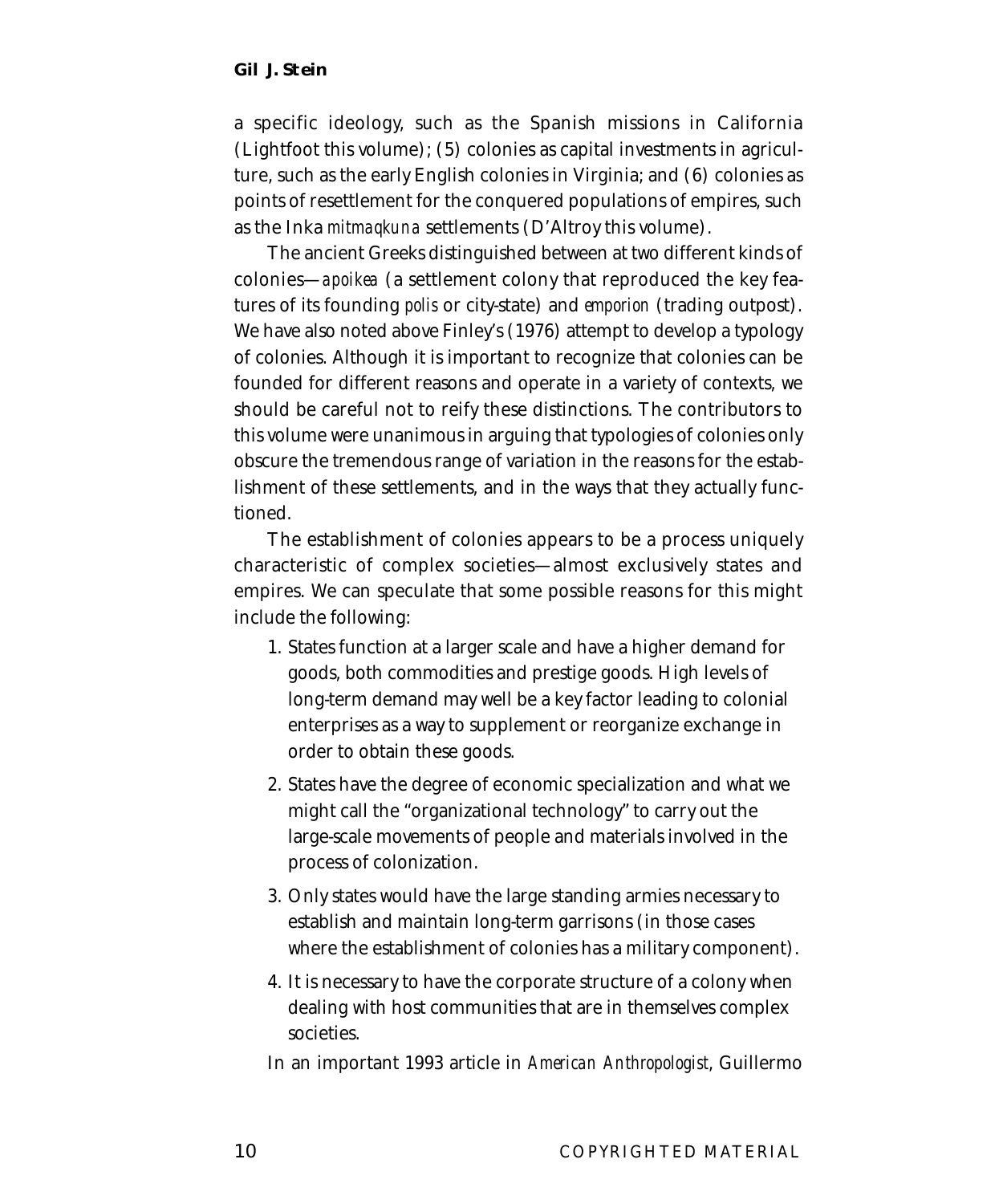#### **Introduction**

Algaze (1993a) suggested that colonies founded by the earliest pristine states differed markedly from those founded by later secondary states, because the former enjoyed tremendous superiority over their less developed neighbors. By contrast, once secondary states began to establish colonies, the developmental asymmetries between colonies and host polities were much less pronounced, leading to more balanced power relationships between the two. Algaze's model is worth considering in the light of the case studies in this volume, since we are dealing with colonies established by both pristine and secondary states. Related to this is the observation that colonization is often associated with secondary state formation in the host polities, either through local resistance to colonization or through the disruptive effects of external trade in prestige goods or other commodities.

The contributors to this volume were in general agreement that colonies must be considered within their regional and interregional context. Colonial encounters take place in a social space that consists of at least three key focal points: the colonies themselves, their homelands or metropoles, and the indigenous host societies in whose midst the colonies are established. Cooperation and competition among these three very different nodes defines the organization of the interregional interaction network as a whole. As a result, we need to examine each node explicitly to develop a realistic understanding of colonial encounters. For this reason, the contributors to this volume focus not only on the colonies themselves, but also on interaction and the role of indigenous groups as active agents in these networks.

#### **POLITICAL ECONOMY**

We can no longer automatically assume that colonies dominate the preexisting indigenous polities or communities among whom they are founded; nor can we assume that colonies directly reflect the interests of their colonial homelands. Given this conceptual shift, what is the range of variation in the power relations linking the colonies, homelands, and host communities that make up a colonial network, and how does it influence the developmental trajectories of colonial encounters?

A concern with the political economy of colonization requires that we examine a series of different relationships among the three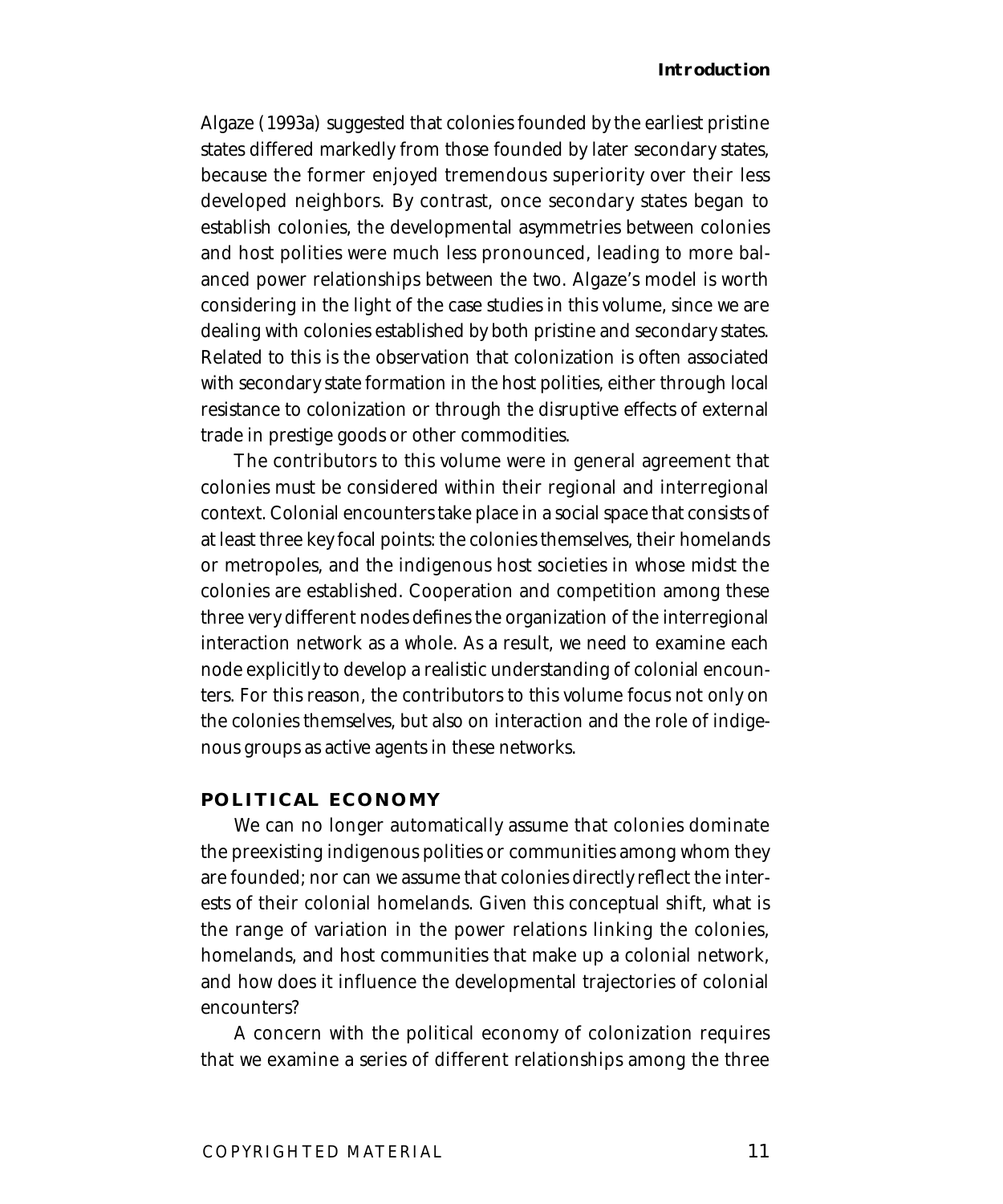aforementioned "nodes" of the colonial encounter: homelands, colonies, and host polities. When examining the relationship between homelands and colonies, one important question is, "Who controls colonies?" Greek and Old Assyrian colonies seem to have been state sanctioned but privately run; we can reasonably guess that Phoenician colonies were not state controlled. Other colonies were directly organized and controlled by centralized state institutions. How does the degree of state control (or lack of control) affect the organization of colonies and their relations with host communities? As part of this examination, we must recognize that colonies and their homelands often diverge rapidly in their political and economic interests.

A second dyadic power relationship among the three nodes of the colonial encounter concerns interaction between the colony and the host polity. One can suggest that colonists can pursue three main strategies: (1) domination, (2) long-term competition, and (3) alliance (see also Rogers this volume, for a discussion of different strategies of expansionist control over other societies). The implicit "European colonialist" model has led most studies of colonial-local interaction to focus on domination and, to a lesser degree, competition as the main strategies for interaction. We need to investigate the strong possibility that *alliance* strategies may have been extremely important in ancient, non-Western, and precapitalist colonial networks, particularly when colonizing groups were dealing with populous and/or already-complex local polities whom they could not militarily dominate.

Clearly, this revised definition of colonies and the recognition of the complexities involved in colonial encounters require us to rethink as well the way we conceptualize the material signatures of colonies in the archaeological record.

#### **The Recognition of Colonies in the Archaeological Record**

The identification of colonies in the archaeological record is surprisingly difficult, not least because it is closely related to the problematic issue of recognizing ethnicity through material culture (see, for example, Emberling 1997; S. Jones 1977). In general, one can identify as colonies those settlements whose architecture, site plan, and material culture assemblage are identical to those of another region but are located as spatially discrete occupations surrounded by settlements of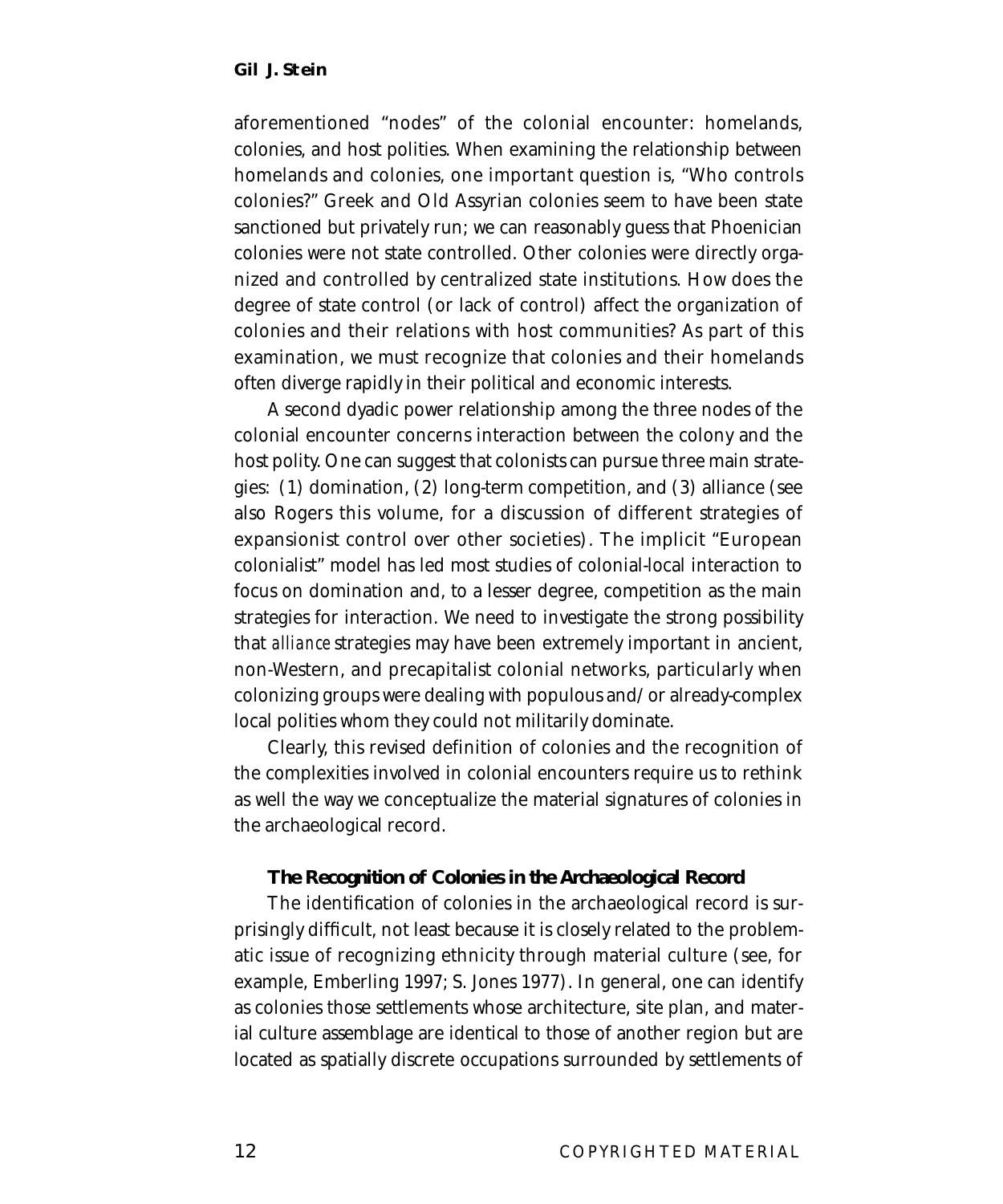#### **Introduction**

the local culture. One would expect colonies to be founded as completely new settlements on previously unoccupied land. Alternatively, if founded in a preexisting settlement, a colony should show sharp architectural and artifactual discontinuities with earlier occupations (see Stanish 1989). Artifactual similarities to the homeland should reflect a broad complex of material culture used in a variety of contexts, rather than being limited to a single category such as ceramics.

Santley, Yarborough, and Hall argue that the ethnic identity of the inhabitants in a colonial enclave should be expressed in material culture connected with two different levels of social inclusiveness: the enclave as a whole, and the more restricted domestic level (1987:87). At the enclave-wide level, the identity of the foreigners is expressed and reinforced through public rituals; these are often centered on a ceremonial structure whose architecture generally incorporates the style or symbolic elements of the homeland. Common language, styles of dress, the wearing of particular badges or emblems, and burial customs are also enclave-wide ways to express the foreigners' separate identity.

At the domestic level, the members of an enclave generally live together in a spatially contiguous area, distinct from local and other groups. Food preferences, preparation procedures, and the material culture associated with these practices should both differ from local patterns in the host community while resembling the cultural practices of the homeland. In addition, the foreigners' distinctive ethnic identity will often be reflected by the use of raw materials or styles from the homeland in the ritual paraphernalia used for household rituals (Santley, Yarborough, and Hall 1987:87–88).

It is important to consider alternative interpretations for the presence of foreign styles of material culture in the sites of a different culture, rather than automatically assuming that this material culture reflects the existence of a foreign enclave. The use of multiple criteria combined with contrastive patterning between the foreign and local assemblages is necessary to distinguish the actual presence of foreign settlers from either (1) intercultural trade in the absence of a colony or (2) emulation by groups of local elites who are simply adopting statusrelated aspects of foreign material culture (through either importation or imitation). Trade, emulation, and the presence of trade colonies should leave different archaeological signatures. If interaction is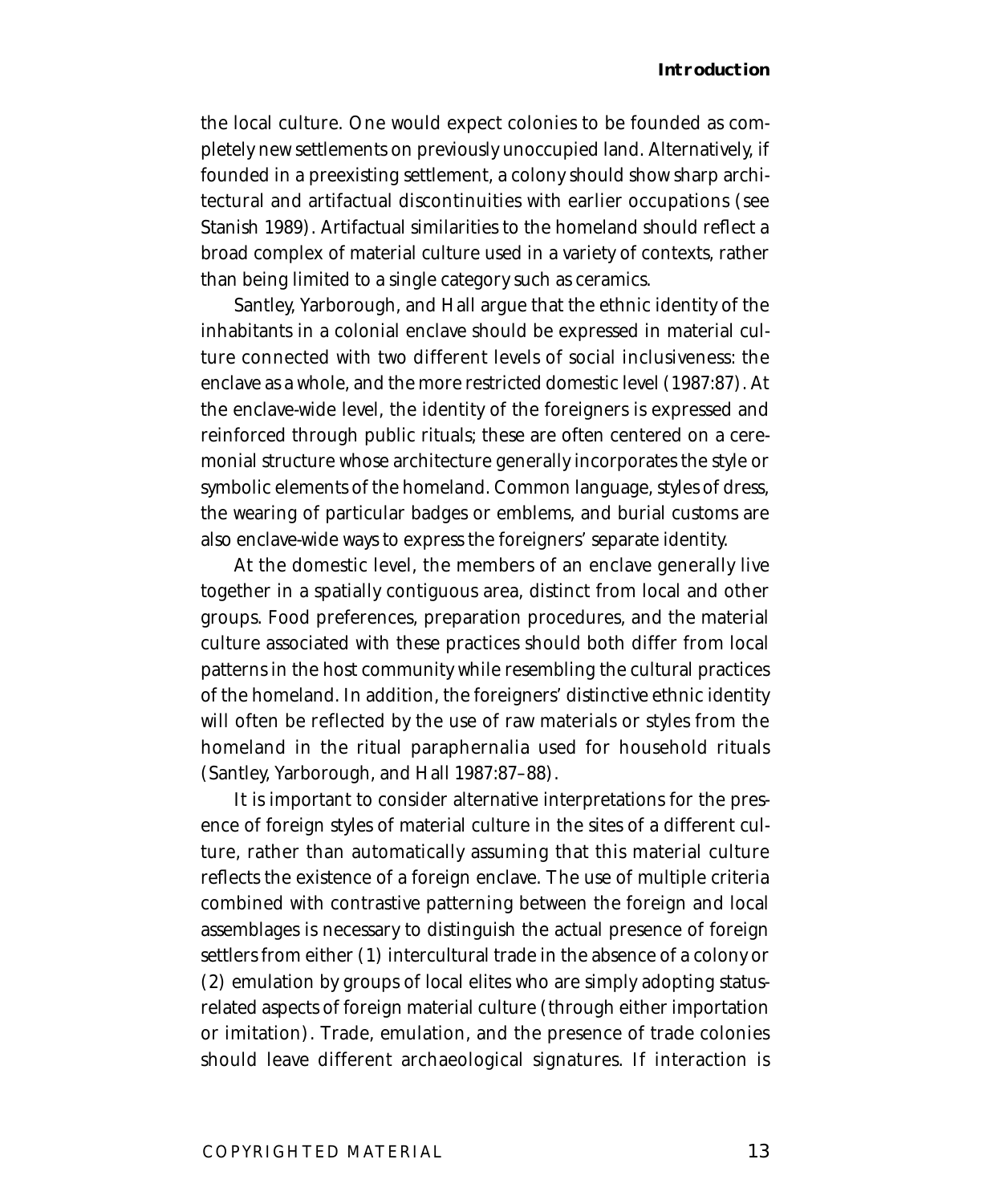limited to trade without the presence of a foreign enclave, then we would expect to see only portable trade items in the local settlement; foreign public and residential architecture would be absent, as would be evidence for foreign food preferences in spatially discrete contexts. If interaction consists of local elite emulation of foreign styles, we would expect to see these imports or imitations limited to high-status households, while lower-status groups retained local customs. In most cases, the elite households would show a distinction between the emulation of foreign styles in public contexts and the retention of local styles in domestic life.

#### **Colonial Encounters and Identity**

Many sociocultural anthropologists and archaeologists refer to the "colonial entanglement" as a way to emphasize the complexities and ambiguities of power relationships and identities of colonizers and their host communities in colonial encounters (for example, N. Thomas 1991; Dietler 1998). Work by Lightfoot, Deagan, and others has shown that the interregional interaction networks within which colonies are founded bring multiple groups into contact not just colonizers and host communities. In these encounters, the social identities of colonizers, other foreign communities associated with the colonizers, and host communities can all change.

Much, if not most, attention has focused on identity transformations in the host communities, often implicitly or explicitly relying on the traditional "acculturation" model of culture contact. This model assumes a unidirectionality in which the dominant colonizing "donor" culture transforms the more passive indigenous "recipient" culture of the host community. Similarly, archaeologists have traditionally viewed the social identity of the colonizing group as essentially static, mirroring the culture of the homeland in both ideology and material culture. If items of material culture did not exactly mirror the material culture of the colonial homeland, then they were assumed to reflect a process of local emulation, in which elites (and others) in the host community selectively appropriated high-status symbols and items of colonial material culture.

We now recognize that the political interests, economic goals, and social identities of colonizing groups diverge rapidly from those of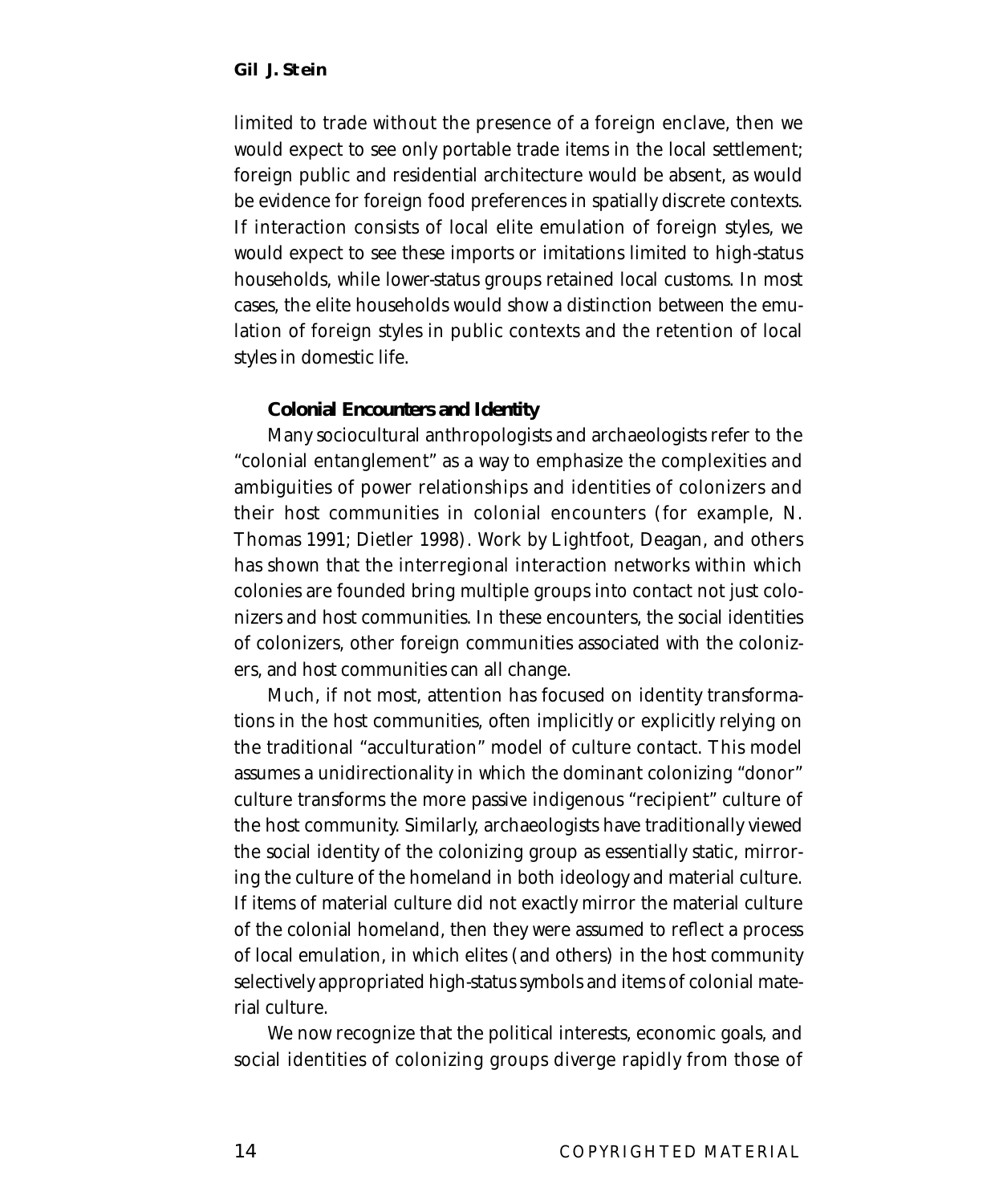#### **Introduction**

their homelands. Even when the colonizing group dominates its host community politically, militarily, and economically (as in the case of Spanish colonies in the Americas), it is clear from the work of Deagan (1998), Cusick (ed. 1998), and others that rather than speaking of unidirectional processes such as "acculturation" (by the host community), or "assimilation"/"going native" (by the colonizers), what occurs instead is a bidirectional or multidirectional process in which diasporic cultures can form entirely new, composite identities through what has been termed transculturation, ethnogenesis, creolization, or hybridization. We need to understand this transformative process in relation to the political economy of colonization and the dynamics of power relations among colonies, host communities, and colonial homelands.

At the same time, we should explicitly recognize that continuities in social identity by either colonizing or host groups are phenomena worthy of study, since they may have played important roles in either domination by one group or resistance by another. Rogers's (1990) pathbreaking study of Arikara selective appropriation of Euro-American material culture provides an important example of the ways that artifactual evidence can serve to illuminate the development of new identities in colonial encounters. By studying transformations or aggressive nontransformations of identity, we can understand how colonial-local interaction actually worked, while monitoring change in the developmental trajectories of colonies as social entities. Finally, to study identity and its transformations more accurately, we need to develop finer-grained, contextually sensitive perspectives on colonies and indigenous groups. These analyses need to focus carefully on chronological variation and change, as well as on variation in behavior and symbolic activity in public versus domestic social contexts (see, for example, Deagan 1983, 1993; Lightfoot, Martinez, and Schiff 1998).

## **COMPARATIVE ANALYSES OF COLONIAL ENCOUNTERS**

The contributors to this volume examine colonial encounters from two complementary perspectives: (1) a "top-down" approach that focuses on local, regional, or interregional political economy, and (2) a "bottom-up" approach that emphasizes individual or small group agency as it relates to identity and its transformations. Clearly, these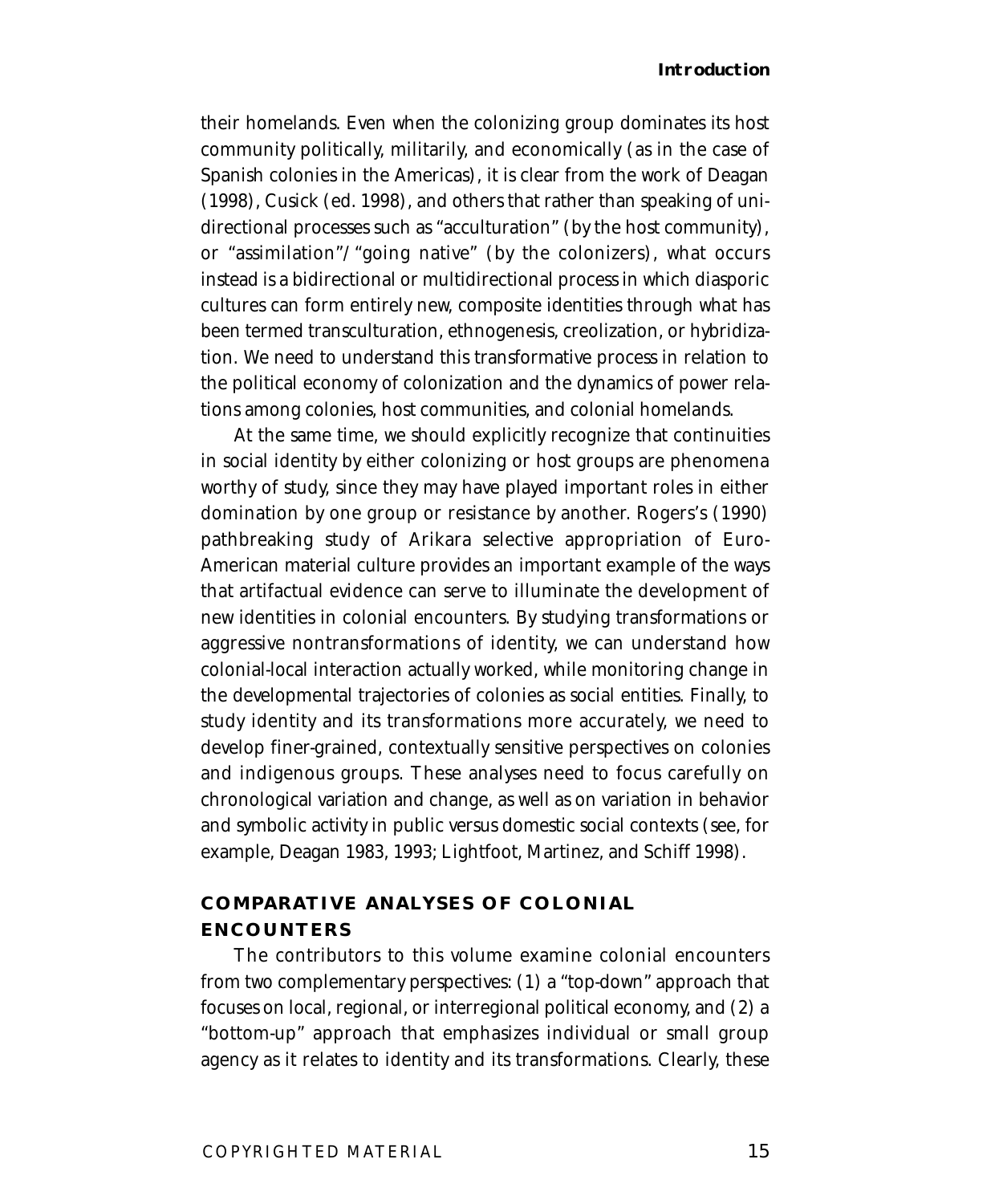analytical foci are always intertwined at a fundamental level; both are necessary in order to develop a nuanced, holistic understanding of the complexities of colonial encounters. In fact, one might argue that the very disjunctures and ambiguities that so characterize colonial encounters provide an ideal context for understanding the intersection of political economy and identity. The chapters in this book reflect these complementary approaches.

The contents and format of this volume reflect three broad areas of discussion. The first section presents a series of theoretical frameworks and issues that structure modern analyses of ancient colonial encounters. Michael Dietler discusses the ways in which the development of European understandings of the Greco-Roman world have exercised a pervasive influence on European intellectual traditions, thereby structuring Western conceptions of colonies and colonialism in both the modern and the ancient worlds. Using as a case study the interaction between the Greek colony of Massalia (modern Marseille) and the local groups of the lower Rhône Valley in southern France, Dietler critiques the commonly used Hellenization perspective and worldsystems model for their structural overdetermination, their unidirectional view of power relations, and their inability to account for local agency in the natives' selective appropriation of Greek material culture.

Janine Gasco presents an overview of the Spanish conquest and colonization of the Americas—perhaps the crucial historical case that implicitly frames our understanding of all other historically and archaeologically documented colonial encounters. Gasco shows that one cannot understand Spanish colonial agendas and practices in the New World without situating them within the historic context of fourteenth- and fifteenth-century Spanish history. Specifically, the centrality of religious ideology and the administrative structures imposed on native populations in the Americas can be directly traced to the militaristic Christian ideology and political strategies used by Aragon and Castile in the reconquest of the Iberian Peninsula from the Muslim Moors. Through an analysis of the cacao economy in the Soconusco region in Mexico, Gasco also makes the important point that Spanish colonial rule and its impact on local populations differed significantly from region to region as a negotiated outcome of conflict and accom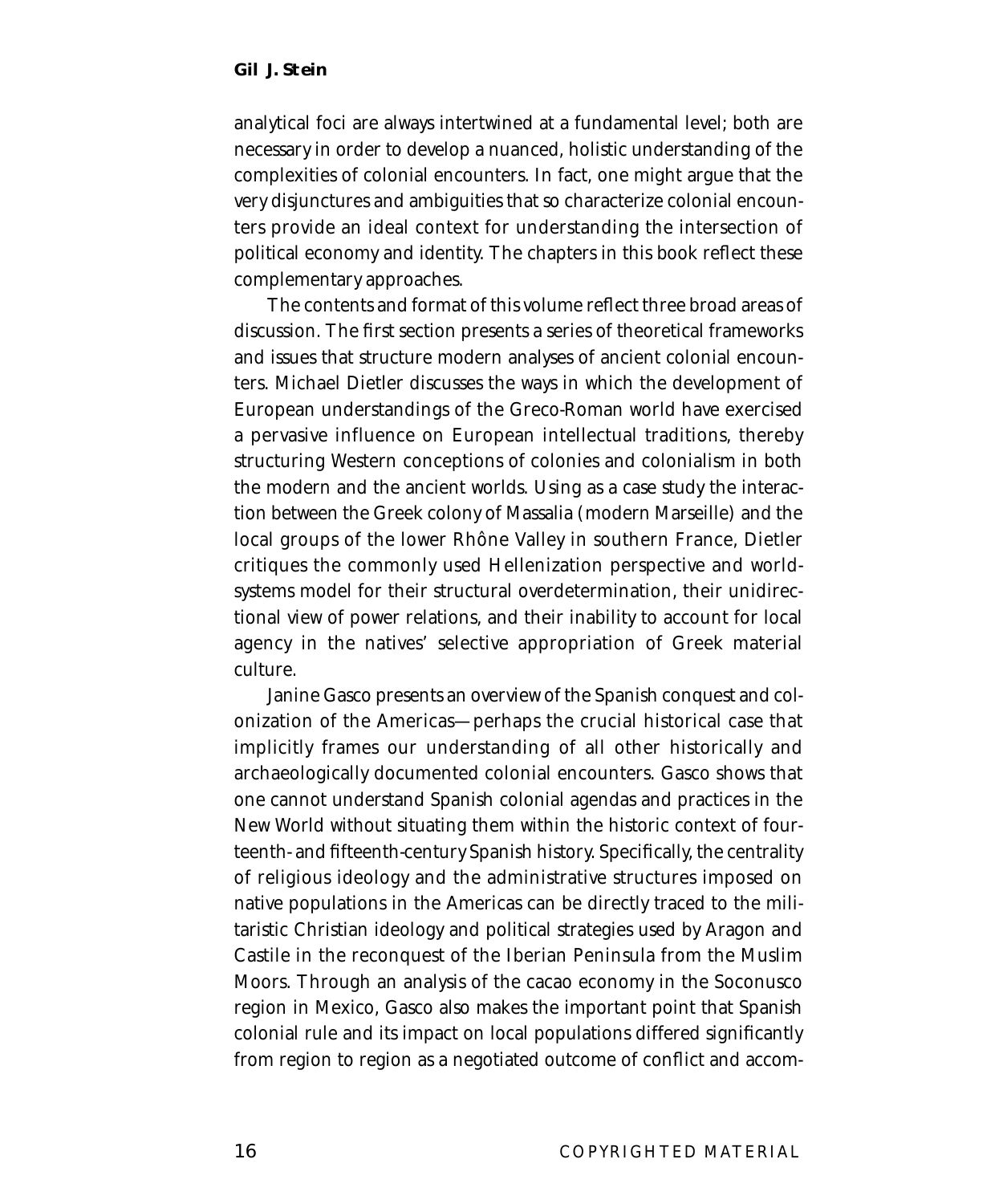modation with native American groups. Thus, contrary to the general perception of Spanish dominance, local groups in Soconusco showed a high degree of agency and autonomy by retaining control over the production of cacao, arguably one of the most important commodities in the colonial economy.

Peter van Dommelen argues for the utility of postcolonial theory, notably the concepts of "hybridity" and "hybridization," for our understanding of ancient interaction and the development of new, colonial identities. Through a comparative analysis of the first millennium B.C. Phoenician and Punic colonization of Sardinia, Andalusia in southern Spain, and Ibiza, van Dommelen shows that it is misleading to talk about colonial enterprise as a unitary phenomenon. Instead, the goals, nature, and outcome of these colonial encounters varied markedly, depending on the specific regional context and the nature of the indigenous societies in whose midst they settled. He also shows that colonial agendas and the intensity of colonial-local interaction changed significantly over the course of three centuries. Perhaps most significantly, van Dommelen suggests that new colonial identities developed on Sardinia through a hybridization process (Bhabha 1992) in which the indigenous groups showed great selectivity in their appropriation and transformation of Punic material culture.

The second section of this volume presents a series of archaeological case studies from the Old and New Worlds to emphasize variation and contingency in the colonial encounters, as well as the need to situate these processes of interaction within their historical and regional contexts. Gil J. Stein's chapter analyzes the roles of smaller-scale social groups in the sociopolitical organization of both the colonial homeland and the indigenous societies as factors structuring the political economy of colonial encounters. This analysis compares two episodes of Mesopotamian colonial encounters in Anatolia (modern Turkey): the Old Assyrian trading colonies of the eighteenth century B.C. and the colonial network of the Uruk expansion in the fourth millennium B.C. In both cases, the fragmented, factionalized political landscape of the metropole, combined with surprisingly high levels of indigenous social complexity in Anatolia, led to an essential symmetry in power relations between the Mesopotamian colonies and their Anatolian host communities.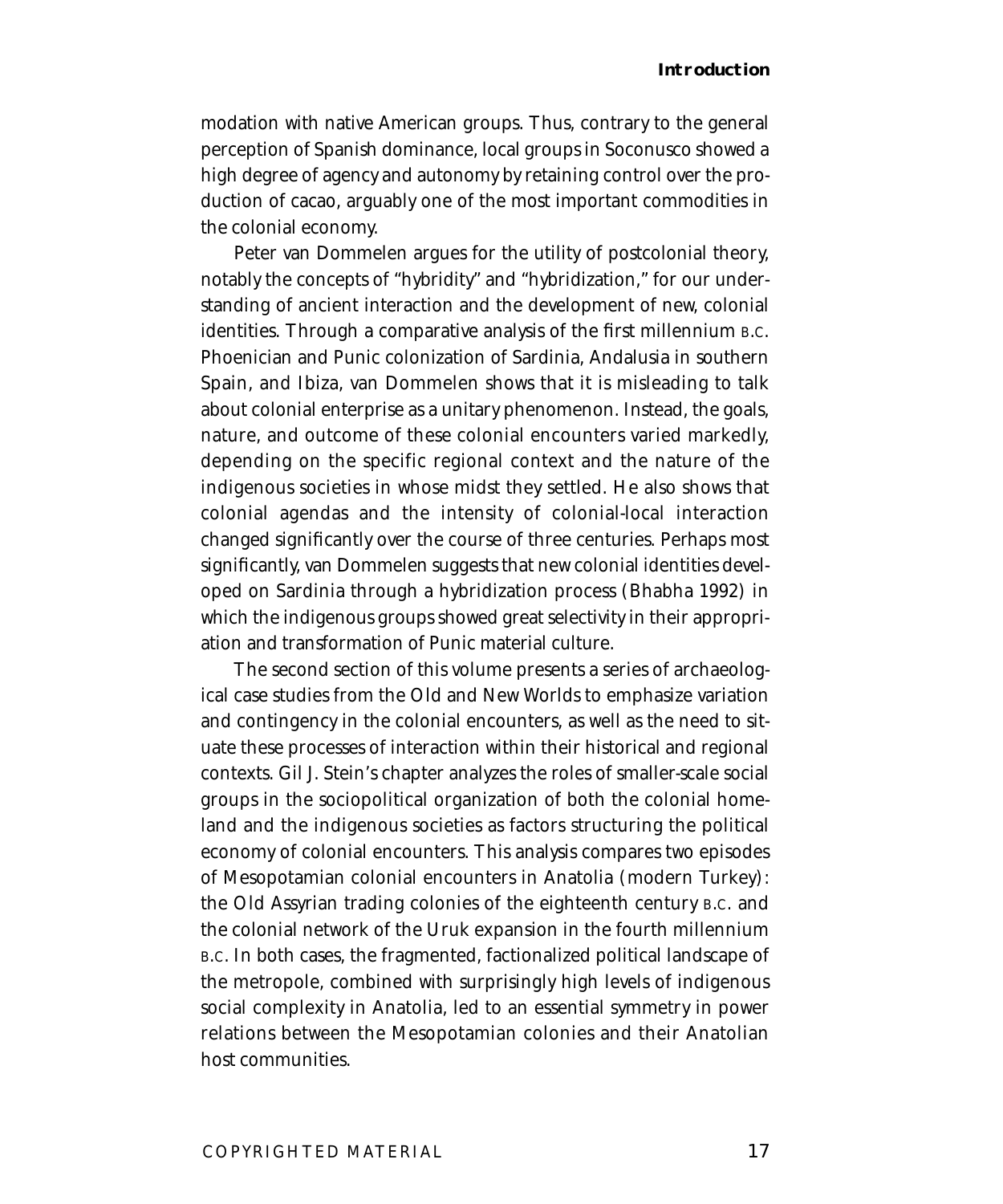Kent G. Lightfoot contrasts two more or less contemporaneous eighteenth- and nineteenth-century European colonial encounters with similar native Californian hunter-gatherer groups: the Russian colony at Fort Ross in the north and the Spanish mission system along the southern coast. Lightfoot demonstrates that the differing colonial agendas of the two competing European powers, combined with a significant difference in the duration of the colonial encounters, led to markedly different outcomes for native Californian demography, identity, and cultural cohesion. The Spanish mission system in southern California lasted for more than a century and was directly focused on the relocation, control, and religious conversion of indigenous groups, with correspondingly drastic effects on the demography and cultural identity of the native southern Californians. By contrast, the short duration and secular, commercial focus of the Russian trading outpost at Fort Ross had considerably less impact on the composition and cohesion of local Pomo groups in northern California.

Finally, Michael W. Spence applies Abner Cohen's (1969, 1971) ethnographically based "trade diaspora" model of interregional interaction to Classic-period Mesoamerica, through an analysis of the Zapotec ethnic enclave of Tlailotlacan in the urban center of Teotihuacan, circa A.D. 200–650. Although clearly Oaxacan in character, this enclave does not appear to have been sponsored by the Monte Albán state. Spence argues for a more generalized version of the diaspora model in order to deemphasize the role of trade per se, while paying closer attention to the ways in which this small diasporic community of an estimated 800 merchants and their families maintained and reproduced its distinctive cultural identity within an enormous cosmopolitan urban center of up to 150,000 inhabitants. Spence also constructs important bridging arguments to specify criteria for the archaeological identification of an ethnic enclave. Taking a practice theory approach (analogous to that used by Lightfoot, Martinez, and Schiff in their analysis of a multiethnic community at Fort Ross), Spence focuses on *habitus* in the productive technology, style, and use of material culture as a key element in forging a Zapotec diasporic identity. Spence also shows the utility of an archaeological focus on two important (but often overlooked) processes through which a community of foreigners reproduces itself physically and culturally: marriage and the socialization of children. By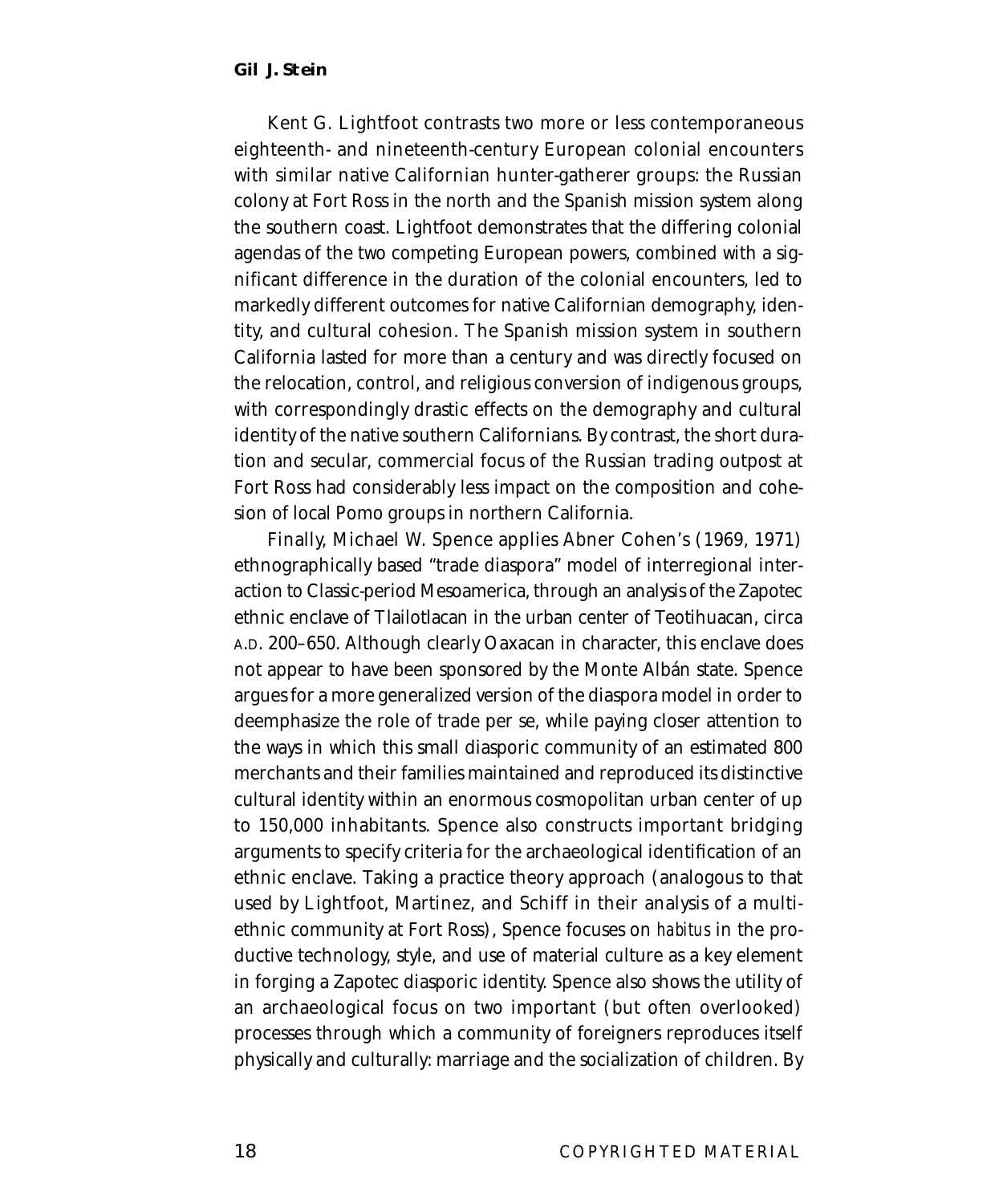#### **Introduction**

combining artifactual and bioarchaeological lines of evidence, Spence shows that the small reproductive population of Tlailotlacan maintained its identity by exchanging marriage partners with other Zapotec diasporic communities. In parallel, stable isotope evidence from human bone and teeth shows that both male and female members of the Tlailotlacan enclave traveled widely outside of the city of Teotihuacan, probably residing for significant periods in other diaspora enclaves. This analysis emphasizes the need to consider colonial encounters within a broad regional context, a view shared by virtually all the contributors to this volume.

The third section of this volume presents Old and New World case studies of imperial colonial strategies, which seem, on the face of it, to have differed significantly from the colonial encounters of smallerscale, less centralized polities. Katharina Schreiber contrasts the colonial strategies of the Wari Empire of the later first millennium A.D. Middle Horizon. By examining the three nodes of the colonial encounter—metropole, colony, and local population—Schreiber shows that imperial agendas and expressions of local agency both changed markedly over time. Equally important, Schreiber's comparative regional analysis demonstrates that the form, function, purpose, and constituent population of Wari colonies varied significantly between the Nasca region on the Peruvian south coast with the Sondondo Valley of the central highlands. Wari colonies were founded for administrative purposes, for military control over the local population, for specialized resource procurement (coca production), and even as a way to transform the indigenous ritual landscape into one centered on Wari religious ideologies. This variation in imperial colonial strategies was greatly affected by the nature of the local groups in the conquered areas, notably their degree of sociocultural complexity and capacity for resistance.

Terence N. D'Altroy presents a detailed analysis of the Inka *mitmaqkuna* system of forced resettlement and colonization. Like the historically known Neo-Assyrian Empire of the first millennium B.C. in the Near East, the Inka Empire used mass deportations and resettlement of conquered peoples as a fundamental tool of statecraft, economic organization, and imperial control. The scale of this process was staggering, even by modern standards; the Inka Empire resettled an estimated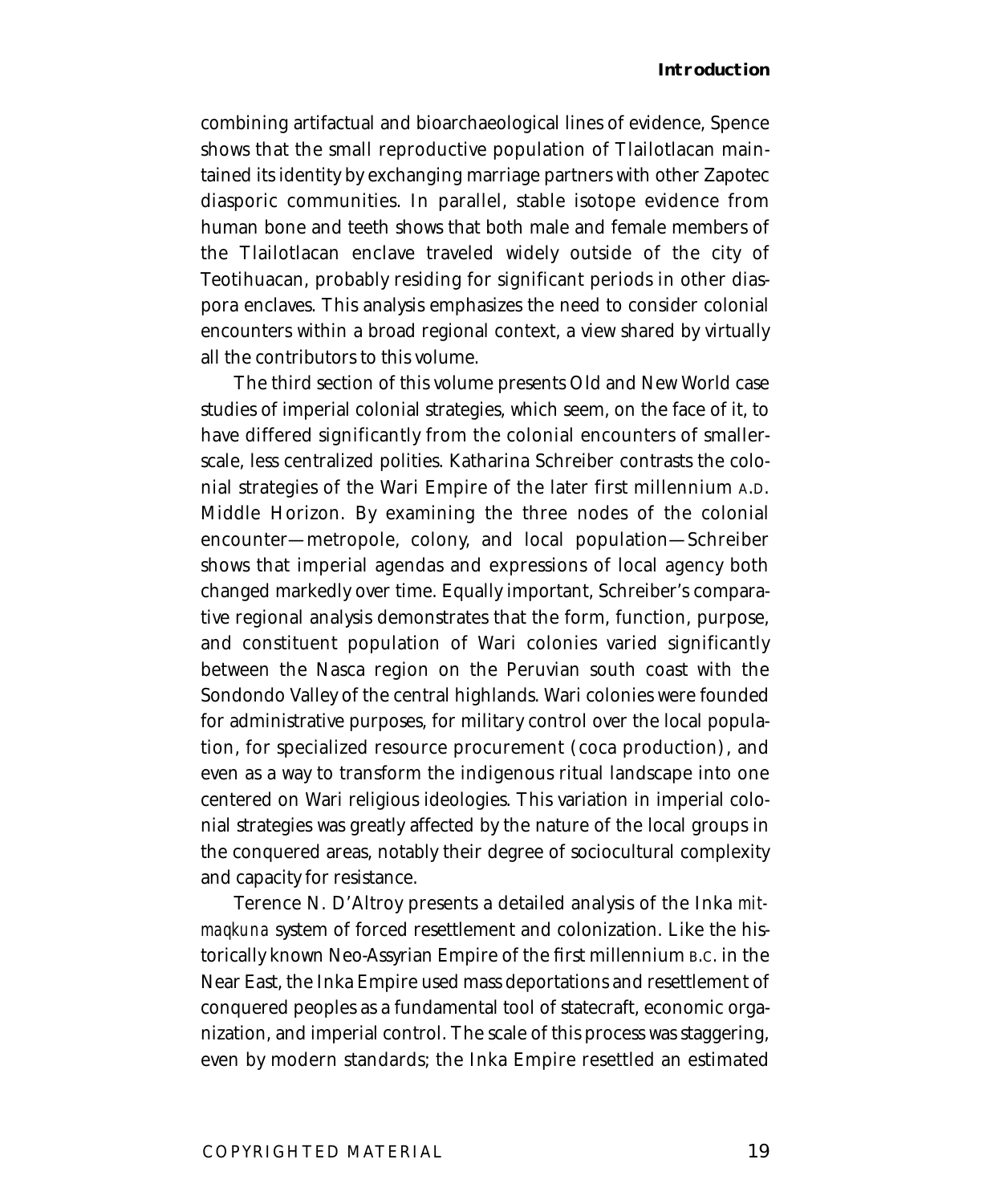three to five million people out of a total population of ten to twelve million. Entire provinces or towns of colonists called mitmaqkuna were relocated to new areas, sometimes as far as 2,000 kilometers away from their original homelands. The Inka organized these mass resettlements for two reasons: to disperse groups who posed a threat of rebellion, and to create settlements of economic specialists whose productive output was controlled by the state. By isolating these groups within larger local populations, the Inka insured their loyalty to the state and minimized potential resistance. One of D'Altroy's most significant observations is that Inka administrators were well aware of identity politics and its material correlates; to insure the social isolation and dependence of the colonists, the Inka required mitmaqkuna colonists to retain their traditional, ethnically distinct styles of clothing, and they required them to retain their "official" residential affiliation with their homeland, regardless of their actual place of (forced) residence. D'Altroy's chapter also provides us with a sobering reminder of the limitations of archaeological data in that, despite its astounding scale, the mitmaqkuna system is known only from historical documents. Communities of this sort can only be recognized by the presence of Inka material culture, and not by any artifactual indicator of the ethnicity of the deported groups.

Susan E. Alcock examines the divergent developmental histories of two Roman imperial colonies in Greece (Corinth and Patras) and two in southwest Anatolia (Pisidian Antioch and Cremna). Her analysis reinforces the point that Roman colonial strategies and goals differed markedly by region and were in every case structured as much by local factors as by deliberate imperial strategies of political, economic, and military control. As in other case studies presented in this volume, the Roman colonies were multiethnic in character and highly stratified socially, with the result that they can in no way be treated as homogeneous communities. Alcock demonstrates that the organization and cultural identity of the inhabitants of these Roman colonies changed over time in regionally distinctive ways. In the case of Corinth and Patras, one can document the gradual reassertion of a Greek identity, while Pisidian Antioch and Cremna developed a more complex creolized identity in which a Roman colonial identity remained important, along with indigenous Anatolian and Hellenized aspects. Alcock emphasizes the contextually dependent nature of these new colonial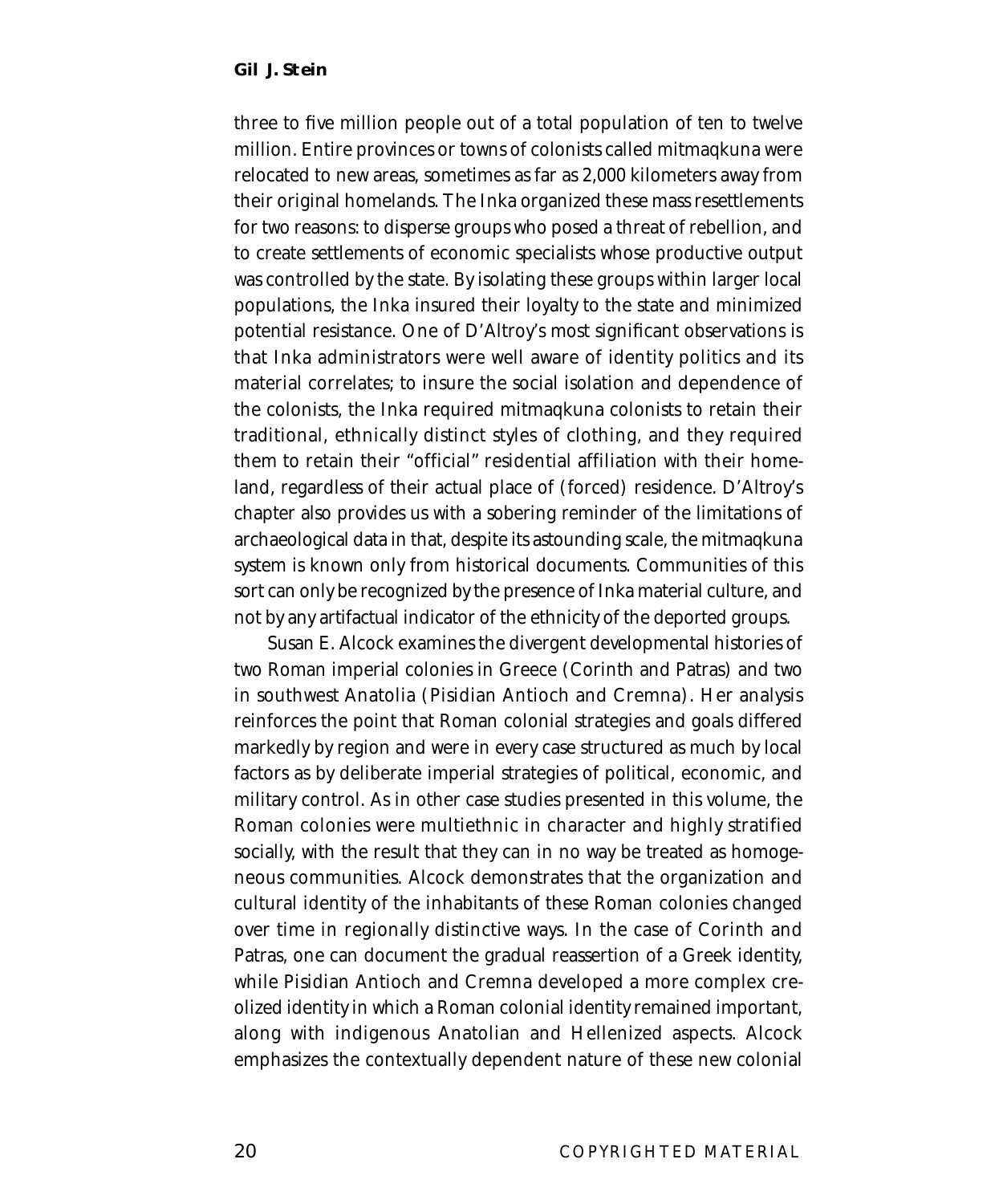identities, and the fact that their constituent elements were not mutually exclusive:

> Polyphonic identities, with different contexts determining choices made in self-presentation and cultural allegiance, would seem to have become the elite norm at this time, rather than any strict exclusivity between Greek and Roman positions.…These communities could see themselves, and sell themselves, as both Roman *coloniae* and Greek *poleis*, as context and need dictated (Alcock this volume).

The final chapter in this volume is J. Daniel Rogers's synthetic overview of some of the key theoretical issues in examining the archaeology of colonial encounters. Rogers emphasizes the importance of local agency, indigenous systems of meaning, and historical context for the understanding of these processes. Rogers argues for the utility of an essentially semiotic approach to material culture as a way to monitor those transformations of identity that play such a key role in colonial encounters. Rogers proposes that archaeologists can study the linkages between cultural memory, identity, and material culture by examining three kinds of sign structure: indexes, symbols, and signs. Each type of sign has a different temporal valence and set of linkages between object and identity. Thus, for example, icons refer to past time, while symbols are more forward looking due to their polysemic character. By deconstructing the symbolic aspects of material culture in this way, it becomes possible for archaeologists to monitor changes in the cultural coherence of a group, and in the processes through which new creolized/ hybridized identities emerge over the course of a colonial encounter.

## **EMERGING THEMES IN THE ARCHAEOLOGY OF COLONIAL ENCOUNTERS**

The chapters in this volume present different case studies from at least ten different colonial encounters in the Old and New Worlds. They include not only "canonical" cases of colonization by Greece, Rome, and Europe, but also non-Western, precapitalist, and even prehistoric colonial episodes. The authors are unanimous in emphasizing the astonishing degree of variability in colonial organization, and consequently all reject the utility of colonial typologies as tools for research.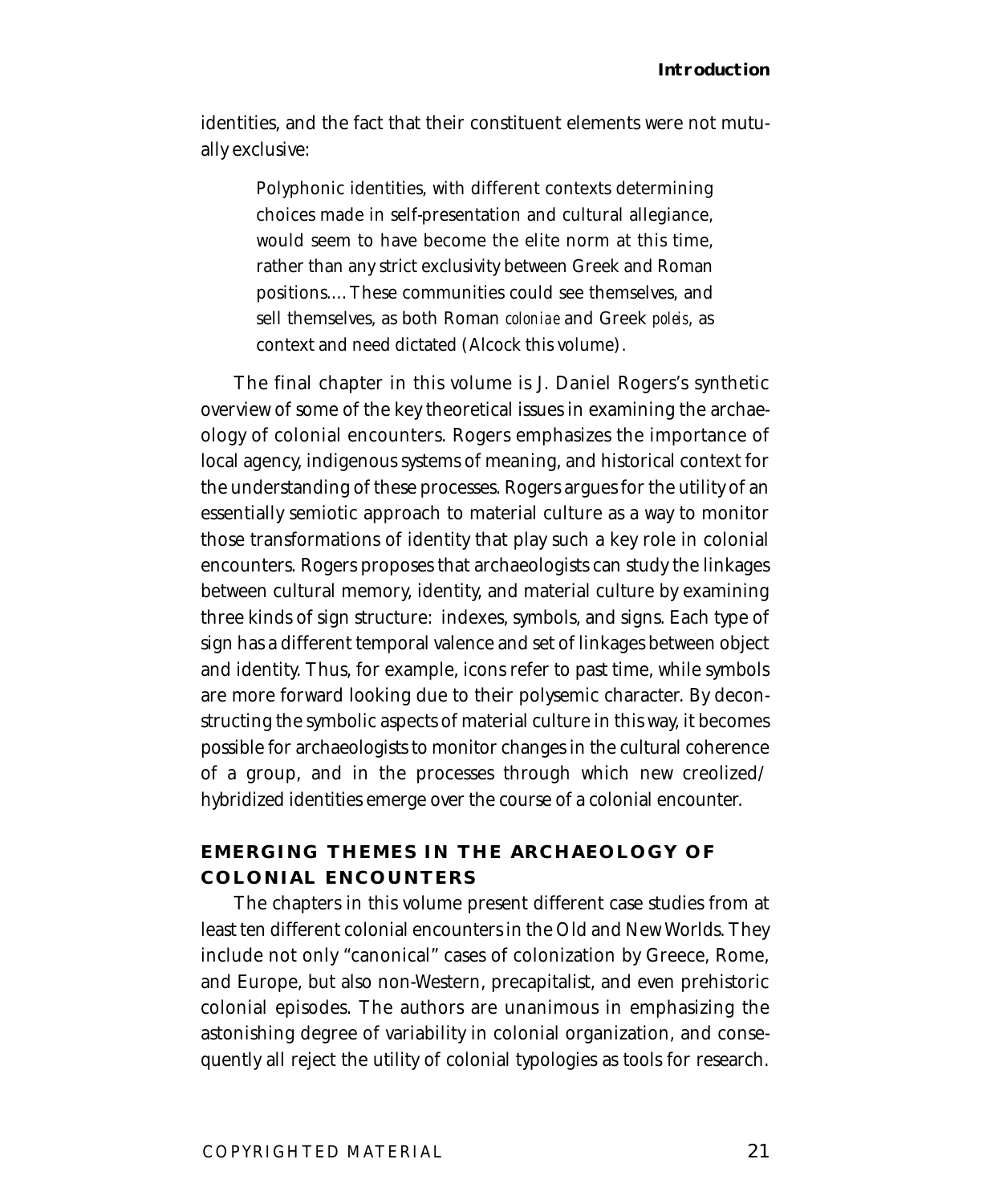Instead, all emphasize the importance of following historically situated analyses of the key *processes* involved in colonial encounters. Though rejecting globalizing frameworks such as world-systems theory, the contributors to this volume all see great value in comparative analyses that still recognize the unique character of specific culture histories. The case studies and theoretical overviews presented here emphasize a number of shared perspectives. I outline below some of the themes that I believe to be the most significant for current and future research on the comparative archaeology of colonial encounters.

1. *The problematic nature of the term "colonialism" and its intellectual baggage.* Most of the contributors to this volume agree on the need to disentangle the concept of colonies from that of colonialism. Dietler (this volume) defines colonialism as "the projects and practices of control marshaled in interactions between societies linked in asymmetrical relations of power, and the processes of social and cultural transformation resulting from those practices." It is thus a form of unequal social relations between polities and entails the idea of political, military, and/or economic dominance by intrusive foreign groups over local populations (Osterhammel 1997:4). However, colonialism is not just an abstract concept; it is embedded in a culturally specific historical experience. In Western thought, the central defining case of colonialism is the expansion of early capitalist Europe to extend its control over the Americas, Africa, South Asia, and Southeast Asia from the sixteenth through the midtwentieth century. The connection between colonialism and the last four centuries of Western history is so deeply rooted that a number of scholars in different disciplines have argued that the European colonial encounter continues to structure not only Western intellectual conceptions of other cultures (including the discipline of anthropology and the culture concept; Dirks 1992:3), but even the West's very definition of itself as a distinct entity (Said 1978). Colonialism is inextricably bound up with notions drawn from the European experience, such as "domination of an alien minority, asserting racial and cultural superiority, over a materially inferior native majority; contact between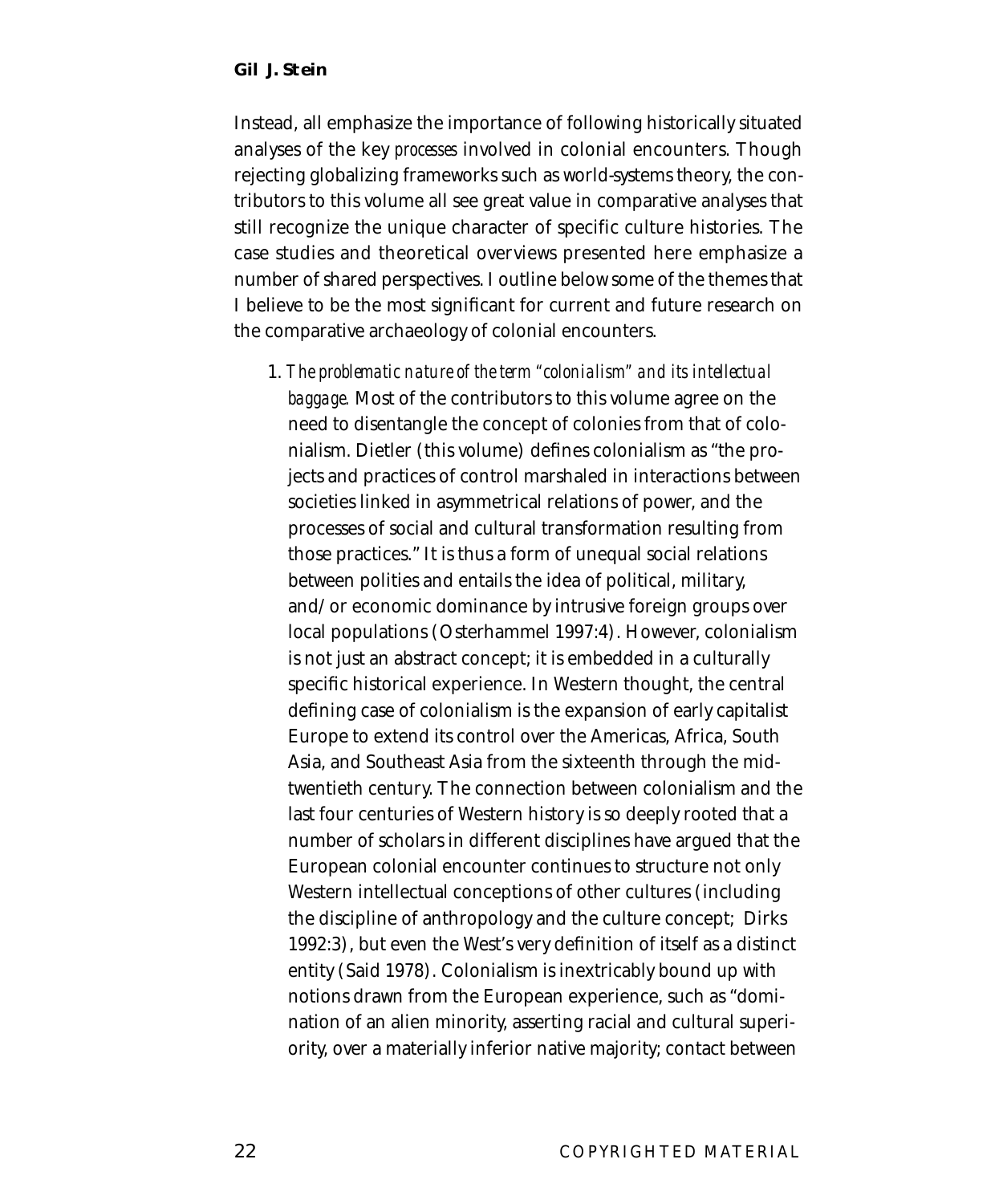a machine oriented civilization with Christian origins, a powerful economy, and a rapid rhythm of life and a non-Christian civilization that lacks machines and is marked by a backward economy and a slow rhythm of life; and the imposition of the first civilization upon the second" (Emerson and Fieldhouse 1968:1; see also Balandier 1951:75).

We can only start to develop a more synthetic archaeology of colonial encounters by bringing non-Western and precapitalist colonial networks into our comparative analyses in a way that does not assume a priori colonial dominance of the recent European kind. At the same time, we must examine the colonies themselves, their homelands, and the indigenous host communities as the three main institutional actors whose interaction defines a colonial network.

2. *The myth of the colonizer-colonized dichotomy*. The chapters by Lightfoot, Schreiber, van Dommelen, and Alcock show clearly that traditional analyses have vastly oversimplified a complex reality by treating colonial encounters as a simple dichotomy between "the colonizers" and "the colonized" (see also Stoler 1989). At a minimum, the colonial encounter should be treated as having three nodes: (1) the colonial homeland or metropole, (2) the colonies themselves, and (3) the indigenous societies in whose midst the colonies are established. One recurring pattern is that of a rapid divergence between the interests and agendas of the metropole and its colonies. It is important to emphasize that while the political and economic interests of colonies may rapidly split off from those of the metropole, at the same time colonists often emphasize (sometimes hypertrophically) their cultural ties to the homeland in order to assert a distinct, superior identity in their interactions with indigenous groups. Each of the three nodes in the colonial encounter is best understood as having a heterogeneous composition. As van Dommelen (this volume) notes, "By ignoring the much more nuanced and complicated social and economic divisions at the grassroots level, in which criteria such as gender, age, and class intersect with the colonial-indigenous distinction,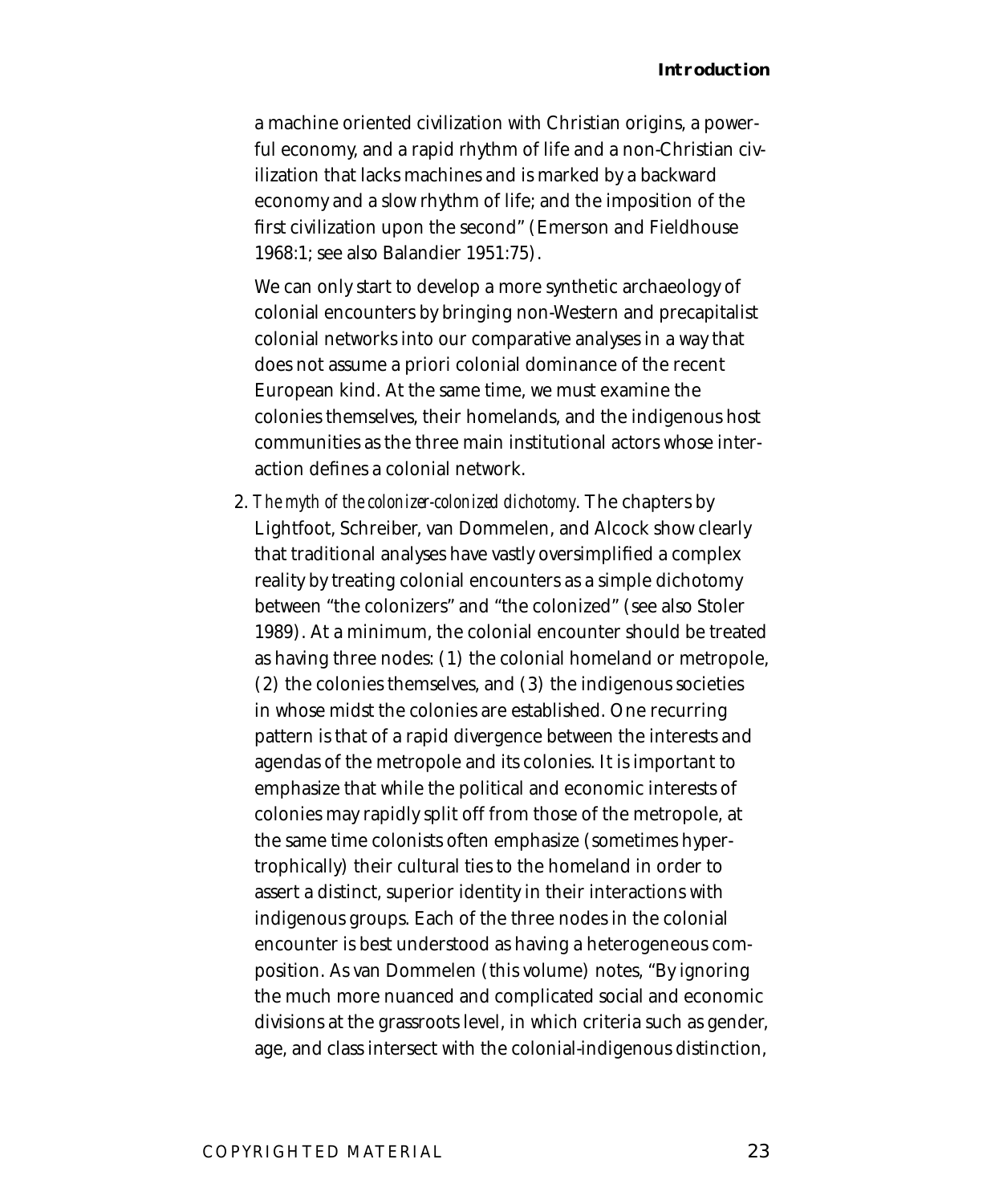dualist representations not only assert the dominant position of the colonizers, but they also overlook much of the social dynamics of a colonial situation."

Many, if not most, colonial encounters have been multiethnic entanglements in which "the colonizers" consisted of several distinct cultures, with differing identities, power structures, value systems, and agendas. At the same time, the local "colonized" node emerges as a multifaceted congeries of distinct, often conflicting ethnicities.

3. *Problematic comparisons with the Classical world and the European expansion*. Michael Dietler's chapter in this volume forcefully reminds us of the degree to which the pervasive influence of Rome and Greece on Western thought leads many archaeologists to develop anachronistic interpretations of ancient colonial encounters. Similarly, D'Altroy (this volume) notes, "A more subtle bias also pervades the study of ancient colonies namely, the deference paid to intellectual traditions whose motivations and practices are expressed through documents.… [W]e need to be wary of systematically interpreting past colonization through Rome-colored glasses."

It is particularly important to proceed with caution when considering precapitalist and/or non-Western colonial encounters in the light of the European expansion in the "Age of Discovery." As Lightfoot (this volume) points out, a consideration of European colonial practices can be useful for understanding similarities and differences in colonial ideologies, dominance structures, political strategies, interethnic relationships, and local ("native") agency.

However, at the same time, we must recall that the European expansion into the Americas certainly differed from other colonial encounters due to historically unique factors such as (1) the tremendous technological differences between the Europeans and indigenous peoples, (2) the biological vulnerability of the indigenous peoples of the Americas to Old World pathogens, and (3) the vast difference in cultural traditions and religious ideologies between the Europeans and their native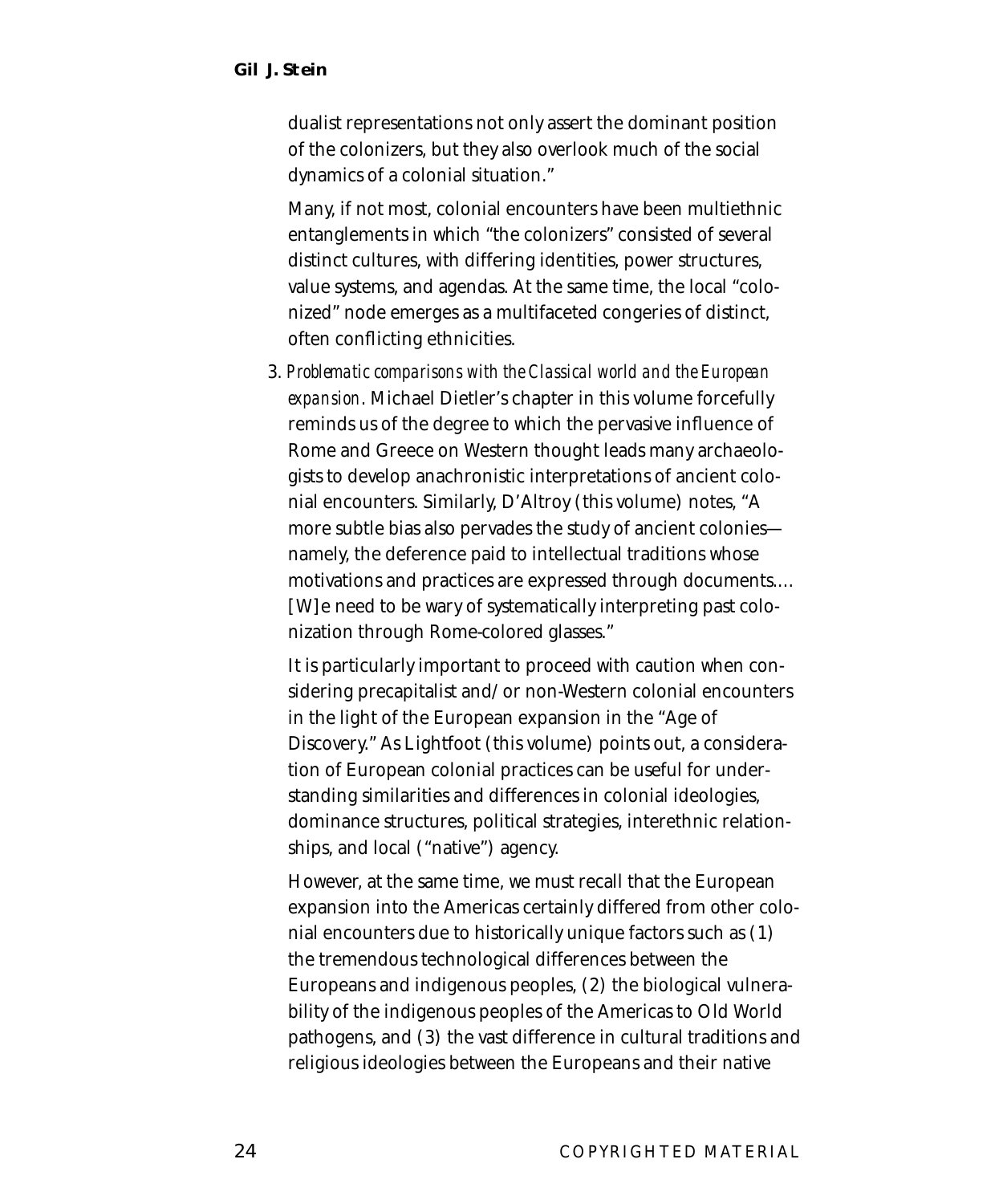American counterparts. If precapitalist situations are so different that we cannot uncritically apply concepts drawn from the European expansion, then is it still possible to undertake a comparative study of ancient/historic colonial encounters?

The risks of comparison are compounded by the fact that much of the existing literature on the archaeology of colonialism tends to oversimplify European colonialism into a single homogeneous model. As the papers by Lightfoot, Gasco, and Rogers all demonstrate, there existed tremendous variation in European colonial practices, power relations, and modes of interaction with native peoples. These contrasts existed not only between the colonial enterprises of different colonizing polities such as Spain, Portugal, England, France, Russia, and the Netherlands, but also *within* the colonial policies of these states, depending on the areas they colonized and the specific cultures with whom they interacted. To paraphrase the aphorism of American political life, all colonization is local.

Thus one cannot uncritically apply a single unitary model of European colonialism to the archaeological record. Conversely, we should not automatically assume that comparisons with European colonialism(s) have nothing to tell us about precapitalist and/or non-Western colonial encounters. As Gasco observes (this volume), "The comparative study of colonies, colonization, and colonialism should be designed precisely to sidestep these assumptions and explore in a systematic way how and why ancient and more recent colonial situations are similar and different."

4. *Colonial encounters engender the development of new forms of cultural identity*. Closely related to the need to reject the dualistic oversimplification of the "colonizer-colonized" dichotomy are two key processes that must be taken into account in the analysis of colonial encounters: the mutability of identity, and the common, if not universal, process of *new* identity formation in the course of long-term colonial interaction. Anthropologists and archaeologists have long recognized the importance of these processes but have always analyzed them through the use of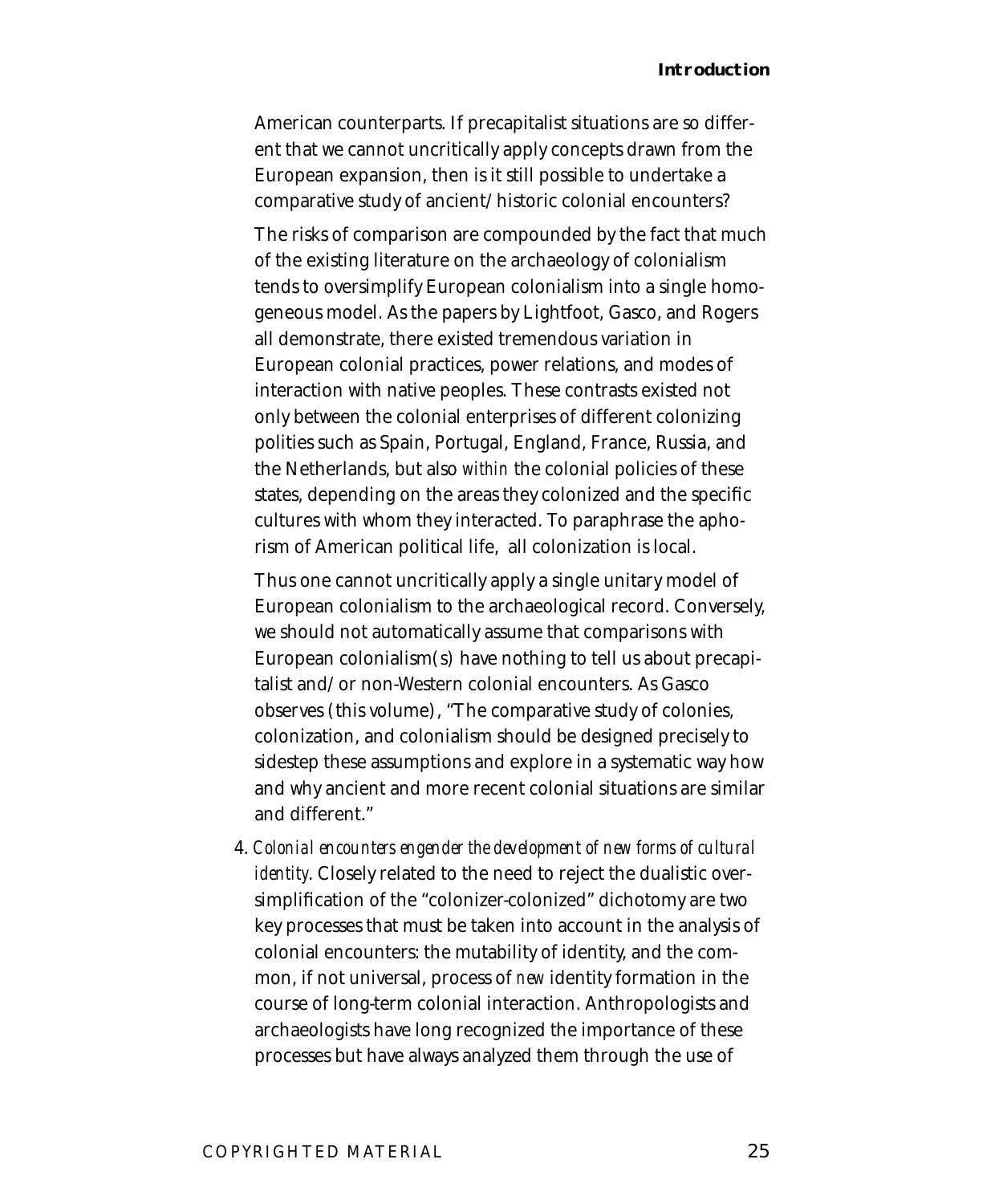unidirectional, core-dominant models such as acculturation theory (for a history and critique of the acculturation concept, see Cusick 1989b; for Classical archaeologists' models of "Hellenization" and "Romanization," see critiques by Dietler and Alcock, both this volume).

A number of convergent, alternative understandings have allowed researchers to develop a more nuanced, realistic understanding of the transformations of identity in colonial encounters. Instead of acculturation, anthropologists have begun to examine the idea of transculturation or ethnogenesis (Deagan 1998), the linguistically derived concept of creolization (Hannerz 1987), and the concept of hybridity, drawn from postcolonial theory (Bhabha 1992). All three related concepts focus on the idea of new, composite identities that emerge as negotiated outcomes in which local agency and colonial structures play important creative roles. Van Dommelen (this volume) argues for shifting the analytical emphasis from hybridity (as an outcome) to *hybridization* as a dynamic process through which new identities are negotiated: "Studying hybridization suggests a different perspective on the colonizers, emphasizing, on the one hand, the local roots and local interests of at least part of the colonial community while, on the other hand, also acknowledging their extraregional involvement in a colonial network." The key shared element in all three alternative concepts is the emphasis on local agency, rather than seeing indigenous peoples as passive recipients of these changes. These concepts have direct archaeological implications in allowing us to better understand the cultural meanings associated with the selective appropriation and fusion of different material culture styles in colonial encounters.

5. *Variation in the "colonial programs" of colonizing polities*. The case studies presented by Schreiber, D'Altroy, Lightfoot, Gasco, and Alcock all agree in showing that colonizing polities—especially empires—showed great variability in their colonial programs, depending on the specific local contexts in which a given colony was established. This variation reflects not only the importance of homeland ideologies in structuring what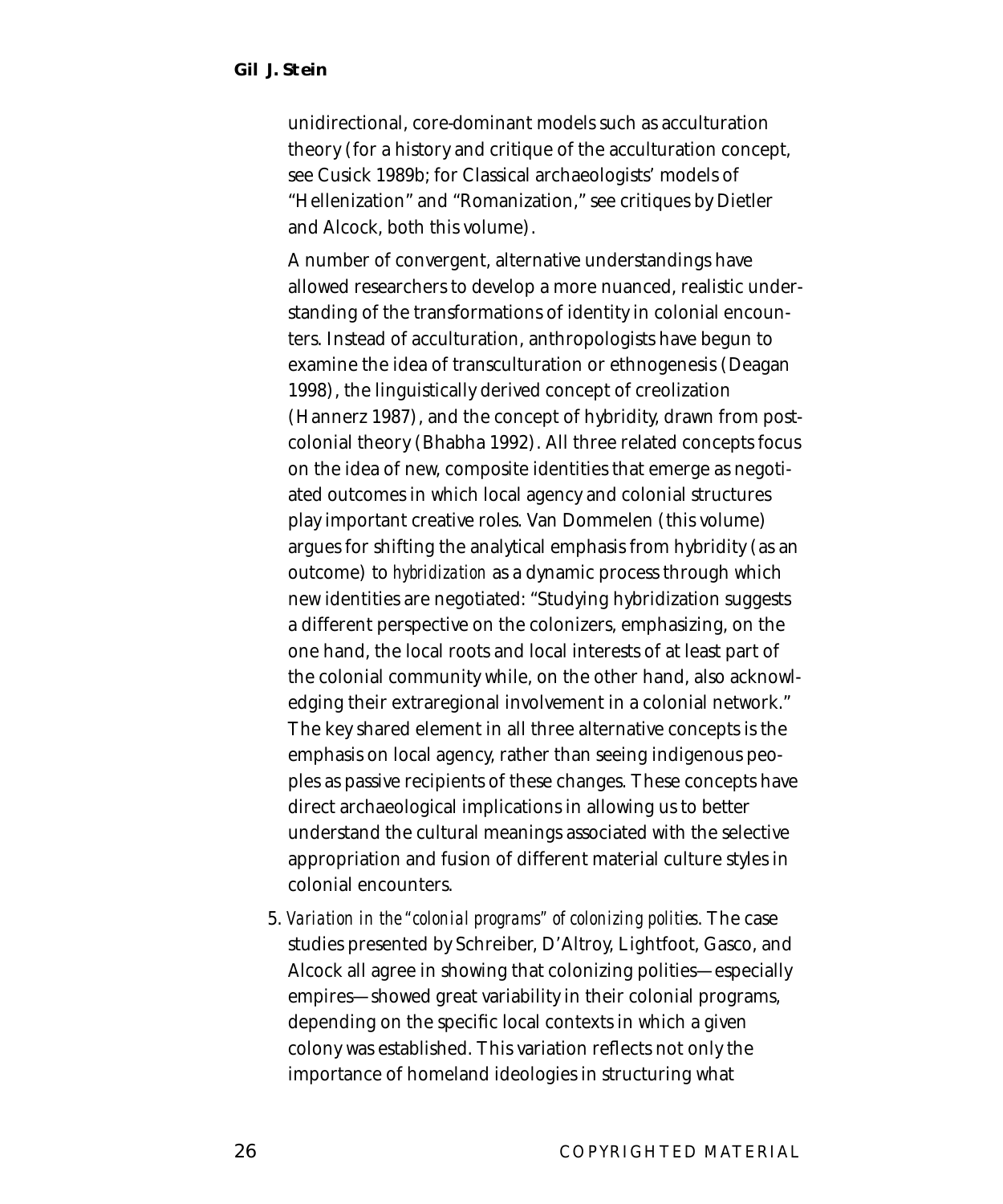Schreiber calls "imperial agendas," but also represents a composite, negotiated outcome of interaction, accommodation, and resistance by the local groups in any given colonial encounter. It is noteworthy that this variation was not just characteristic of the various European colonizing powers of the Age of Discovery, but also applied to precapitalist or non-Western empires such as Rome, Wari, or the Inka.

- 6. *The need to focus on variation in modes of interaction, rather than on colonial "types."* Lightfoot (this volume) represents the unanimous view of the contributors to this volume when he states that "given the tremendous range of variation in colonial programs…we do great injustice to the study of cross-cultural variation by attempting to pigeonhole our case studies into a few discrete colonial types." Instead, we should focus on understanding the contextually dependent variation in the modes of interaction (at the macro scale) and in the processes of identity transformation (at the micro scale) over the course of a colonial encounter.
- 7. *The non-universality of world-systems theory*. For the last twenty-five years, world-systems theory (Wallerstein 1974; Hall and Chase-Dunn 1993; Kardulias 1999) has played a dominant role in anthropological/archaeological theories of interregional interaction systems, including colonial encounters. The attraction of this construct derives from its claims to cross-cultural applicability as an explanatory model. However, as Dietler (this volume) notes, "World-systems models exhibit a tendency toward mechanistically reductionist, structurally overdetermined, functionalist explanations and an emphasis on core determination of process in the periphery. They are unable to accommodate culture or local agency and, in their uniformity, they deny the fundamental historicity of colonialism." This theoretical problem is further compounded by evidentiary biases. An overreliance on textual data tends to privilege core agency, since the core, not the periphery, writes the histories. Even though recent research has argued that world-systems theory is not universally applicable (see, for example, Dietler 1998; Gasco this volume; Stein 1998, 1999b), we should not reject the idea of cross-cultural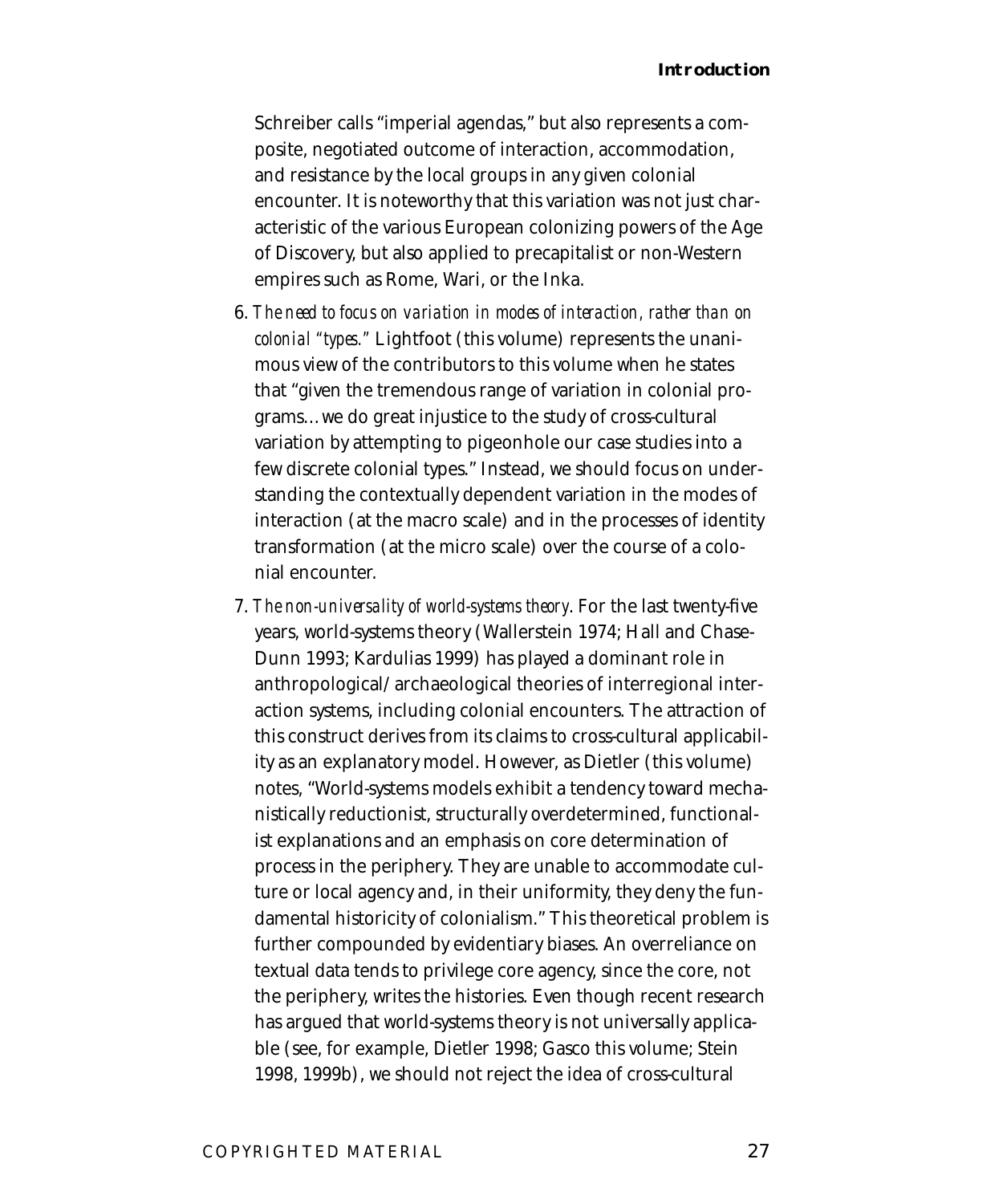comparison altogether. Other comparative models have explanatory utility, such as Abner Cohen's trade diaspora model (see, for example, Spence this volume) or Homi Bhabha's hybridity concept (see van Dommelen this volume). As Gasco notes, the key element that needs to be included in comparisons of this sort is the recognition of the importance of local agency and local systems of meaning as crucial factors structuring interaction and trajectories of change. The papers in this volume show that one can still see recurring commonalities in colonial practices, modes of interaction, and the dynamics of changing identity, without recourse to either the classic or more recent reformulations of the world-systems model.

- 8. *Colonial interactions change over time*. Colonial encounters and their organization are not static. As the chapters by Schreiber, Alcock, and van Dommelen demonstrate, colonial encounters show marked diachronic change in colonial agendas, political economy, cultural identities, and above all, in power relations. It is a mistake to regard inherently unstable, changeable modes of interaction as if they were temporally invariant. Quite often, our perceptions of a given colonial case are skewed by our tendency to project our understanding of the later stages of the sequence onto the earlier phases of the encounter. As a result, researchers often impute major power asymmetries onto the initial structure of interaction, which might have been far more evenly balanced (Dietler 1998:298). Conversely, as Alcock shows in her comparative analysis of four Roman imperial colonies, strong imperial control over colonies was often subverted over time by the local realities of geopolitics and indigenous cultural identity.
- 9. *The importance of local agency*. In rejecting the determinative role of colonizers and colonialism, we necessarily must recognize the importance of the other social actors in this arena of interaction. The case studies in this volume are unanimous in stressing the importance of local agency in structuring the dynamics and historical trajectories of colonial encounters. As Rogers (this volume) points out, "Native cultural logics and percep-